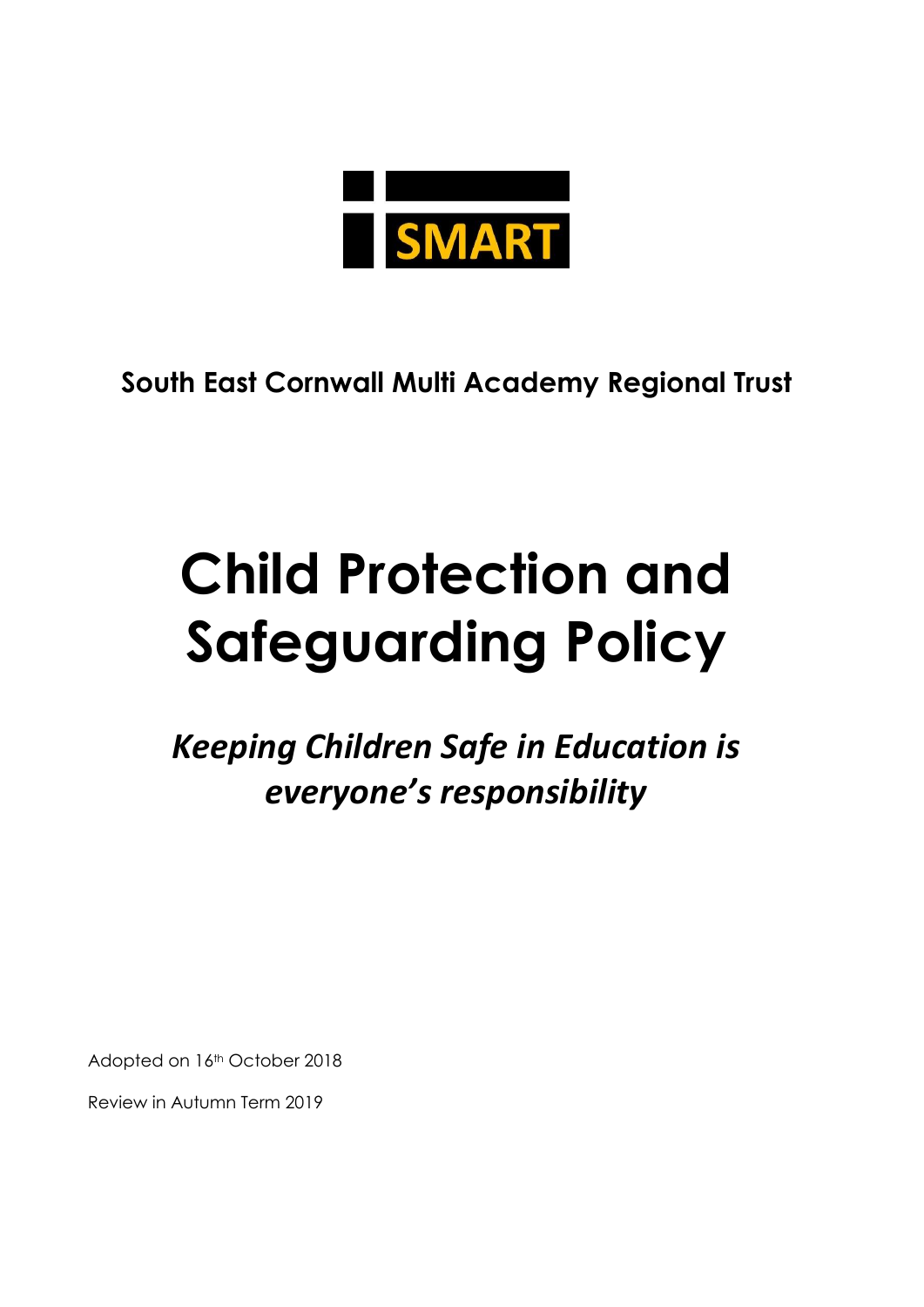# <span id="page-1-0"></span>**Document review history**

| <b>Update</b> | <b>Date</b>                   | Originator of<br>Change                 | <b>Description of Change</b>                                                                                                                                                                                                                                                                                                                                                                                                                         |
|---------------|-------------------------------|-----------------------------------------|------------------------------------------------------------------------------------------------------------------------------------------------------------------------------------------------------------------------------------------------------------------------------------------------------------------------------------------------------------------------------------------------------------------------------------------------------|
| Minor update  | 5 <sup>th</sup> December 2018 | Steve Green,<br><b>Rachel Yelland</b>   | Designated teacher for<br>CIC updated for Looe<br><b>Community Academy</b>                                                                                                                                                                                                                                                                                                                                                                           |
| Minor update  | 7 <sup>th</sup> December 2018 | Kate Williams,<br><b>Rachel Yelland</b> | Safeguarding and CIC<br>governor updated for<br><b>Trewidland following LGC</b><br>meeting                                                                                                                                                                                                                                                                                                                                                           |
| Minor update  | 27th January 2019             | <b>Rachel Yelland</b>                   | Update Landulph from<br>Esther Best to Karen Ball                                                                                                                                                                                                                                                                                                                                                                                                    |
| Minor updates | February 2019                 | <b>Rachel Yelland</b>                   | p.9 Information sharing<br>guidance updated from<br>March 2015 to July 2018<br>(hyperlink updated). p.17<br>spelling of substance<br>corrected; p.19 reference<br>to KCSIE updated from<br>2016 to 2018; p.20 spelling<br>of behaviour corrected;<br>p.24 grammar updated<br>with regards to brackets;<br>p.27 spelling of recognise<br>corrected; p.28 updated<br>to half an hour; p.29 extra<br>full stop removed; p.30<br>extra full stop removed |
| Minor Update  | April 2019                    | <b>Rachel Yelland</b>                   | Hyperlink added for<br>SMART's whistleblowing<br>policy                                                                                                                                                                                                                                                                                                                                                                                              |
| Minor Update  | <b>June 2019</b>              | <b>Rachel Yelland</b>                   | Update to Saltash Key<br><b>Contact Details</b>                                                                                                                                                                                                                                                                                                                                                                                                      |
| Minor Update  | September 2019                | Rachel Yelland                          | Update to Saltash, Looe,<br>Liskeard and Dobwalls Key<br><b>Contact Details</b>                                                                                                                                                                                                                                                                                                                                                                      |
| Minor Update  | September 2019                | <b>Steve Green</b>                      | Refresh references to<br>updated key documents<br>ahead of annual review                                                                                                                                                                                                                                                                                                                                                                             |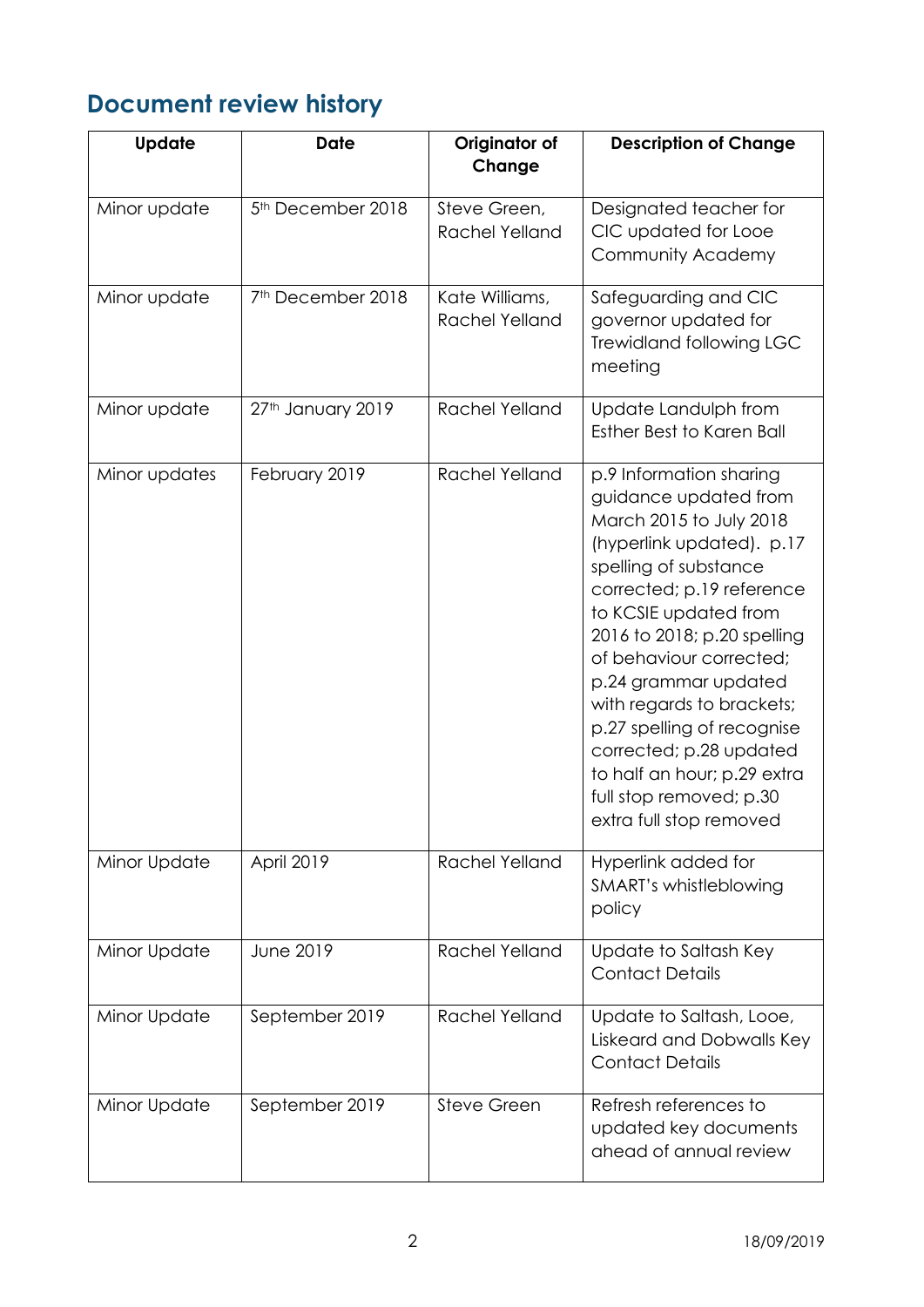# **Contents**

| Document review history                                  | $\overline{2}$ |
|----------------------------------------------------------|----------------|
| <b>Key Contact Details</b>                               | 5              |
| Introduction                                             | 6              |
| Our responsibilities                                     | $\overline{7}$ |
| Purpose of this policy                                   | 7              |
| Terminology                                              | 8              |
| Acronyms used in this policy:                            | 9              |
| <b>Key Documents</b>                                     | 9              |
| Reporting concerns                                       | 11             |
| <b>General Principles</b>                                | 11             |
| If the DSL/DDSL are not available                        | 12             |
| Contacting MARU (for advice or when making a referral)   | 12             |
| Making a referral in writing                             | 13             |
| Action by MARU                                           | 13             |
| Recording                                                | 13             |
| Informing Parents                                        | 13             |
| Resolution of Professional Differences                   | 13             |
| If the Child/Family are already known to Social Care     | 13             |
| <b>Early Help</b>                                        | 14             |
| Child Abuse                                              | 16             |
| <b>Physical Abuse</b>                                    | 16             |
| <b>Emotional Abuse</b>                                   | 16             |
| Sexual Abuse                                             | 16             |
| Neglect                                                  | 17             |
| Specific Safeguarding Issues                             | 17             |
| Child Sexual Exploitation (CSE)                          | 18             |
| <b>Radicalisation/PREVENT</b>                            | 18             |
| Female Genital Mutilation (FGM)                          | 19             |
| Peer on Peer Abuse                                       | 20             |
| Children with special educational needs and disabilities | 20             |
| Online Safety                                            | 21             |
| Domestic Abuse                                           | 21             |
| <b>Children Missing Education</b>                        | 22             |
| Looked after children or previously looked after         | 22             |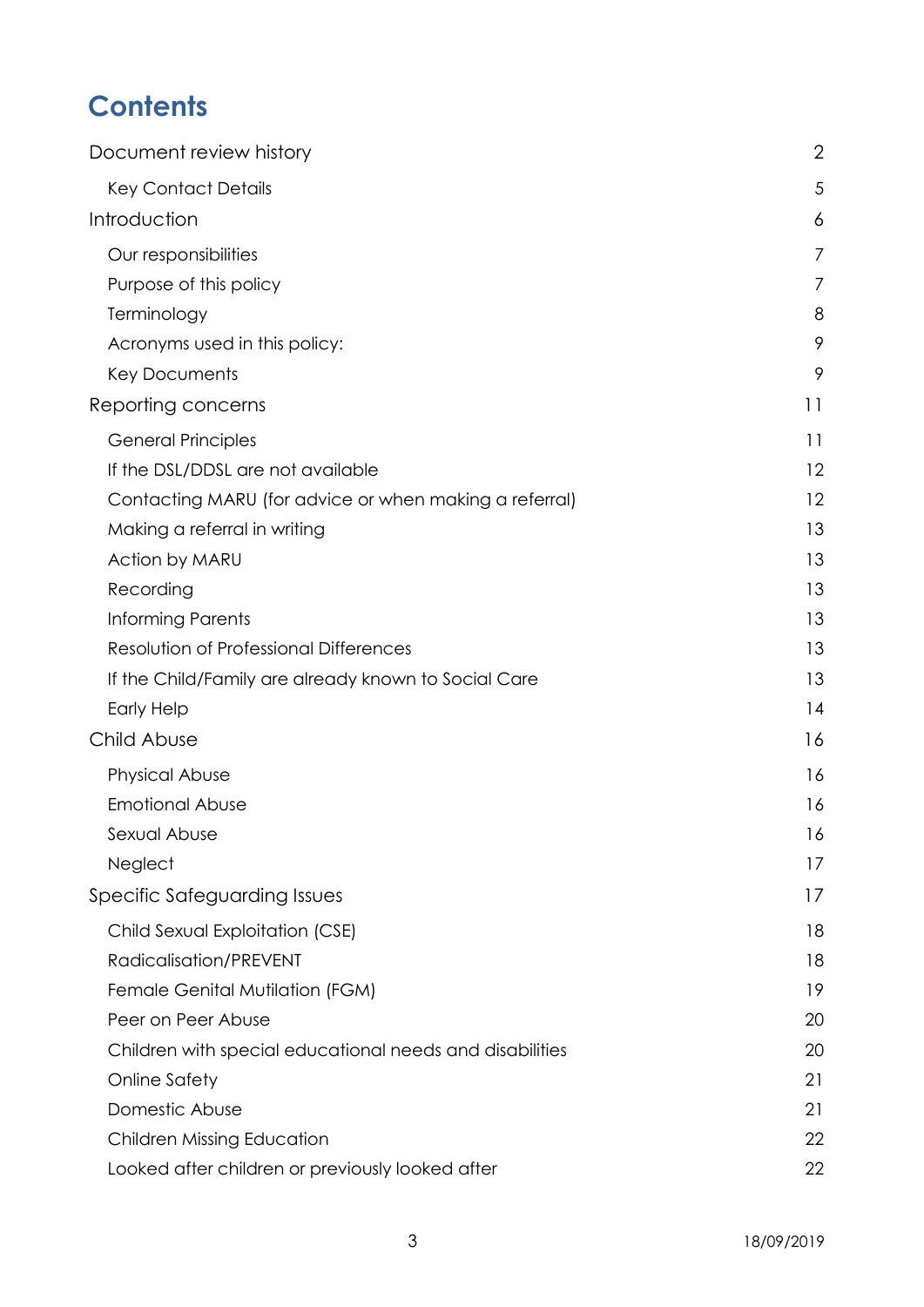| <b>Young Carers</b>                                                  | 23 |
|----------------------------------------------------------------------|----|
| Forced Marriage                                                      | 23 |
| Private Fostering                                                    | 24 |
| Modern Slavery and Human Trafficking                                 | 24 |
| <b>Special Circumstances</b>                                         | 24 |
| <b>Work Experience</b>                                               | 24 |
| Children staying with host families                                  | 24 |
| Alternative provision                                                | 25 |
| Confidentiality and Information Sharing                              | 25 |
| Record Keeping                                                       | 25 |
| Allegations against staff, volunteers, or other adults               | 25 |
| Whistleblowing                                                       | 27 |
| Supporting Staff                                                     | 27 |
| Key Safeguarding Roles and Responsibilities                          | 27 |
| The annual safeguarding review cycle                                 | 27 |
| Designated Safeguarding Lead (DSL) and Deputy (DDSL)                 | 28 |
| Local Governing Committee Safeguarding Governor                      | 28 |
| Named Adults in Early Years Settings (EYFS)                          | 28 |
| Safer Recruitment                                                    | 29 |
| Agency and third-party staff (supply staff)                          | 29 |
| Attendance at Child Protection Conference                            | 29 |
| Training                                                             | 30 |
| Safeguarding training assurance from 3rd party providers/contractors | 31 |
| Extended school and off-site arrangements                            | 31 |
| Photography and images                                               | 32 |
| Review                                                               | 32 |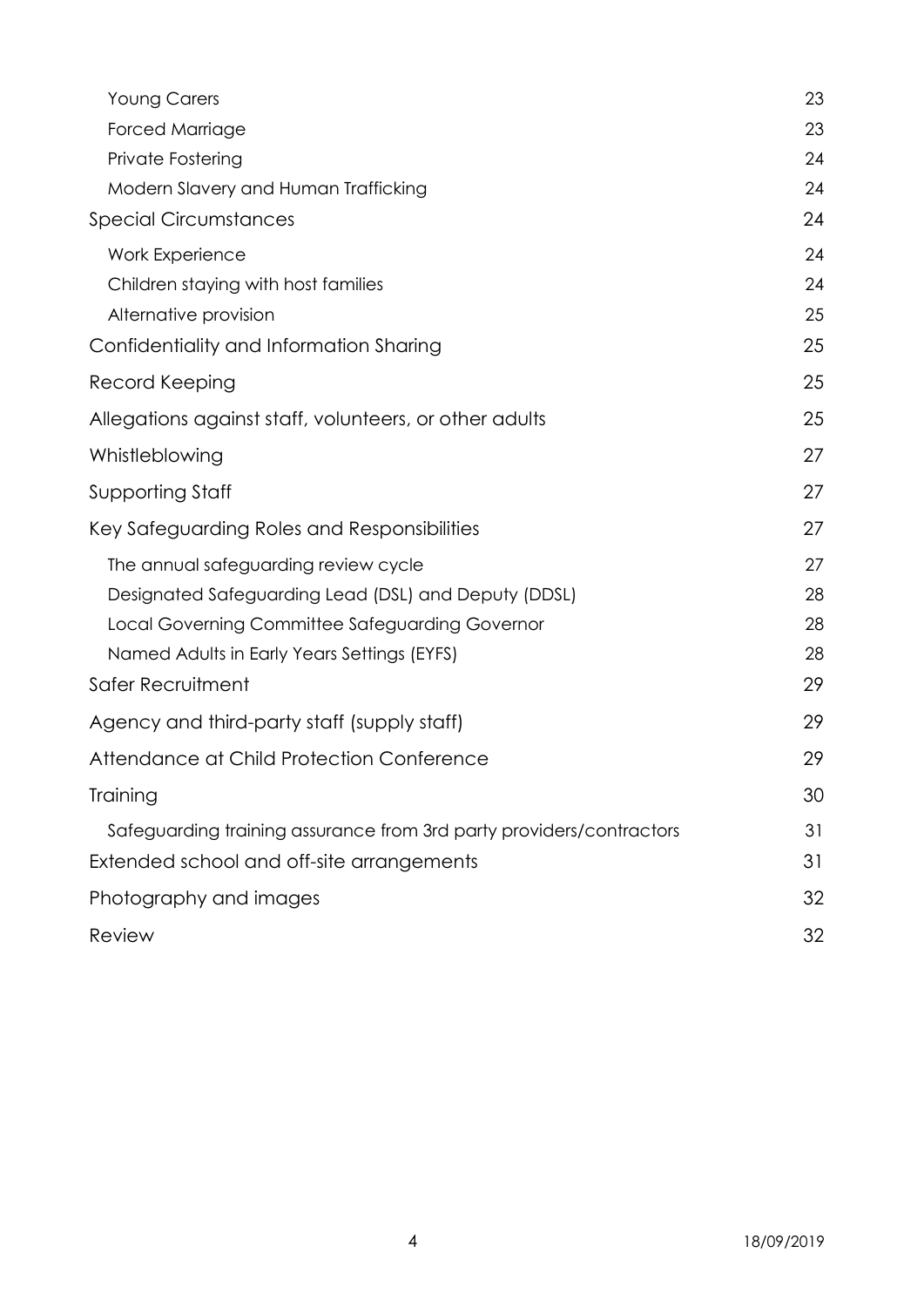## <span id="page-4-0"></span>**Key Contact Details**

All of the people named below should consider themselves collectively as the safeguarding and child protection team. Each of the roles named below has specific responsibilities that are set out in detail in the policy.

The Trustee for safeguarding is: Caleb Stevens [Caleb.Stevens@smart-trust.net.](mailto:Caleb.Stevens@smart-trust.net)

In each school, the Headteacher can also be contacted to stand in for any of these roles.

| Academy                 | <b>DSL</b><br>Designated<br>Safeguarding<br>Lead                               | <b>DDSL</b><br>Deputy<br>Designated<br>Safeguarding<br>Lead                                                                                                                                                                                         | CiC<br>Designated<br>teacher for<br>Children in<br>care          | <b>SPOC</b><br>(Prevent)<br>Single point of<br>contact                  | <b>CSE</b><br>Sexual<br>exploitation<br>lead                         | Safe-guarding<br>and CIC<br>governor                                 | Whistle-<br>blowing<br>governor                                                                                                 |
|-------------------------|--------------------------------------------------------------------------------|-----------------------------------------------------------------------------------------------------------------------------------------------------------------------------------------------------------------------------------------------------|------------------------------------------------------------------|-------------------------------------------------------------------------|----------------------------------------------------------------------|----------------------------------------------------------------------|---------------------------------------------------------------------------------------------------------------------------------|
| Dobwalls<br><b>PS</b>   | Tim Gray<br>head@dobwalls.<br>cornwall.sch.uk                                  | Kathryn Pipe<br>kathryn@dobw<br>alls.cornwall.sc<br>h.uk                                                                                                                                                                                            | Tim Gray<br>head@dobw<br>alls.cornwall.s<br>ch.uk                | Tim Gray<br>head@dobwal<br>Is.cornwall.sch.<br>$\underline{\mathsf{u}}$ | Tim Gray<br>head@dobwal<br>ls.cornwall.sch.<br>$\underline{uk}$      | Berni Yeatman<br>Bernadette.Ye<br>atman@smart-<br>trust.net          | <b>Berni Yeatman</b><br>Bernadette.Ye<br>atman@smart-<br>trust.net                                                              |
| Liskeard<br>S&CC        | Roger<br>Quaintance<br>roquaintance@li<br>skeard.cornwall.<br>sch.uk           | Corinne Holroyd<br>CoHolroyd@liskear<br>d.cornwall.sch.uk<br>Dionne Rodber<br>DiRodber@liskeard.<br>cornwall.sch.uk<br>Wendy Birkbeck<br><b>WeBirkbeck@liskear</b><br>d.cornwall.sch.uk<br>Carole Chapple<br>CaChapple@liskea<br>rd.cornwall.sch.uk | Corinne<br>Holroyd<br>coholroyd@lis<br>keard.cornw<br>all.sch.uk | Roger<br>Quaintance<br>roquaintance<br>@liskeard.corn<br>wall.sch.uk    | Roger<br>Quaintance<br>roquaintance<br>@liskeard.corn<br>wall.sch.uk | Davina Finch<br>DaFinch@liske<br>ard.cornwall.s<br>ch.uk             | Helen Arnold<br>hearnold@liske<br>ard.cornwall.s<br>ch.uk<br>Mark Wigley<br>mawigley@liskea<br>rd.cornwall.sch.u<br>$\mathsf k$ |
| Looe CA                 | Scott Yalden<br>SYalden@looe.c<br>ornwall.sch.uk                               | Kate Jackman<br>KJackman@loo<br>e.cornwall.sch.<br><b>uk</b><br>Anna Clarke<br>aclarke@looe.c<br>ornwall.sch.uk                                                                                                                                     | Kate<br>Jackman<br>KJackman@l<br>ooe.cornwall.<br>sch.uk         | Scott Yalden<br>SYalden@looe.<br>cornwall.sch.u<br>k                    | Scott Yalden<br>SYalden@looe.<br>cornwall.sch.u<br>$\underline{k}$   | <b>Barney Barron</b><br>bbarron@looe.<br>cornwall.sch.u<br>k         | Kathy Iles<br>Klles@looe.cor<br>nwall.sch.uk                                                                                    |
| Saltash CS              | Kate Littledyke<br>klittledyke@salta<br>shcloud.net                            | Danielle Pearce<br>dpearce@saltash<br>cloud.net<br>Sarah Moss<br>smoss@satashclou<br>d.net<br>Ian Hodson<br>ihodson@saltashcl<br>oud.net                                                                                                            | Jen Childs<br>jchilds@saltas<br>hclolud.net                      | Kate Littledyke<br>klittledyke@sal<br>tashcloud.net                     | Kate Littledyke<br>klittledyke@sal<br>tashcloud.net                  | Samantha<br>Gardner<br>S.Gardner@sal<br>tashcloud.net<br>(Temporary) | Samantha<br>Gardner<br>S.Gardner@sal<br>tashcloud.net                                                                           |
| Landulph<br><b>PS</b>   | Karen Ball<br>kball@landulphc<br>loud.net                                      | Judith John<br>JJohn@saltashc<br>loud.net                                                                                                                                                                                                           | Karen Ball<br>kball@landul<br>phcloud.net                        | Karen Ball<br>kball@landulp<br>hcloud.net                               | Karen Ball<br>kball@landulp<br>hcloud.net                            | Clarissa Newell<br>C.Newell@lan<br>dulphcloud.ne<br>İ                | <b>Steve Pearson</b><br>S.Pearson@lan<br>dulphcloud.ne<br>İ                                                                     |
| Trewidland<br><b>PS</b> | Vyvyan Lovell<br>head@trewidlan<br>d.cornwall.sch.u<br>$\overline{\mathsf{k}}$ | Vyvyan Lovell<br>head@trewidla<br>nd.cornwall.sch<br><u>.∪k</u>                                                                                                                                                                                     | Vyvyan Lovell<br>head@trewidl<br>and.cornwall.<br>sch.uk         | Vyvyan Lovell<br>head@trewidl<br>and.cornwall.s<br>ch.uk                | Vyvyan Lovell<br>head@trewidl<br>and.cornwall.s<br>ch.uk             | Charles Boney<br><b>Charles.Boney</b><br>@smart-<br>trust.net        | Charles Boney<br><b>Charles.Boney</b><br>@smart-<br>trust.net                                                                   |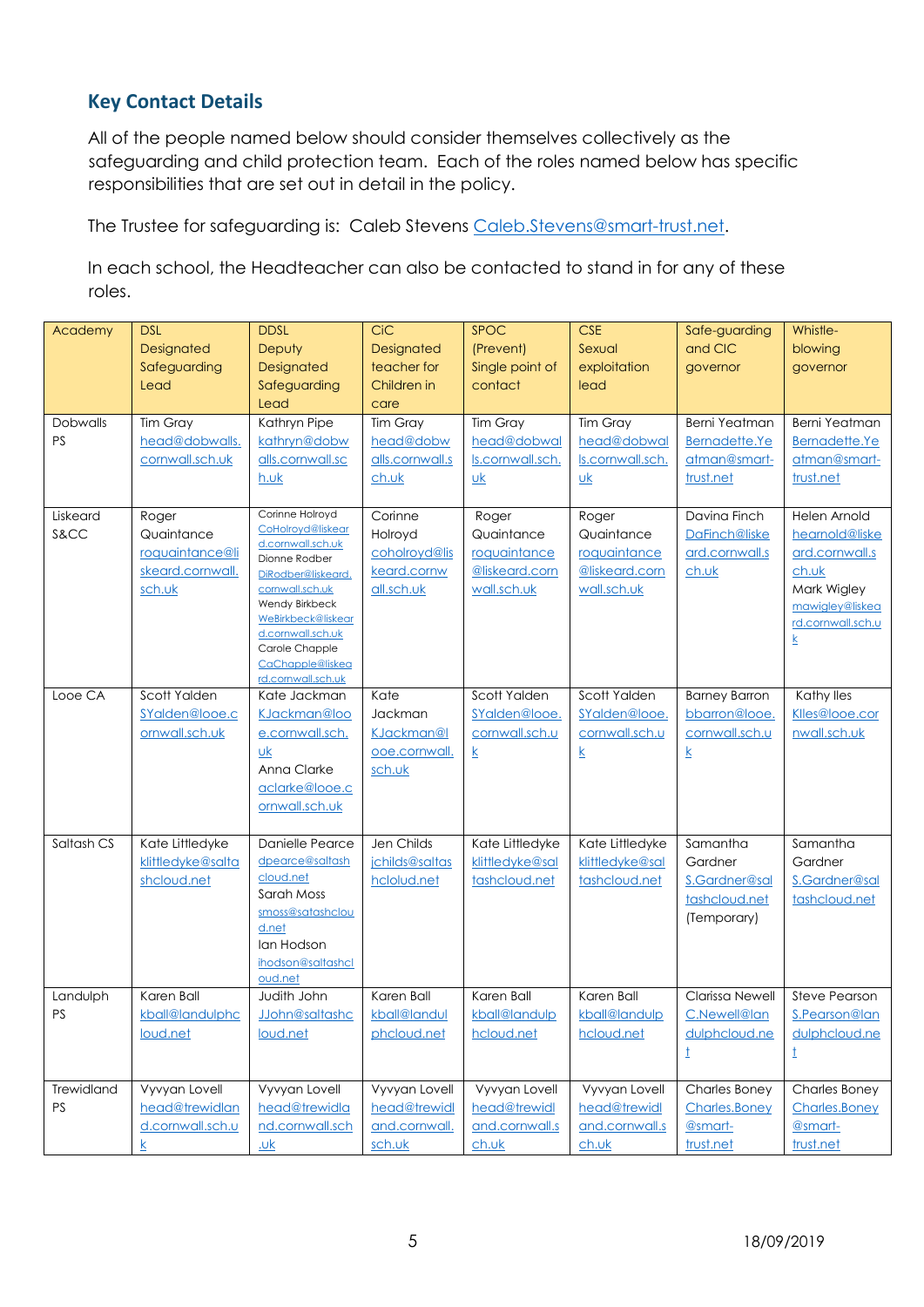#### **Cornwall Early Help Contact details:**

- Telephone: 01872 322277
- Email: earlyhelphub@cornwall.gov.uk
- Website: [www.cornwall.gov.uk/earlyhelphub](http://www.cornwall.gov.uk/earlyhelphub)

#### **Multi Agency Referral Unit (MARU)**

- Telephone 0300 123 1116 if concerns are outside office hours contact 01208 251300
- Secure Email: [multiagencyreferralunit@cornwall.gcsx.gov.uk](mailto:multiagencyreferralunit@cornwall.gcsx.gov.uk)

#### **Prevent Lead for Cornwall – Steve Rowell**

Email: prevent@cornwall.gov.uk.

#### **Local Authority Designated Officer (LADO)**

 Telephone 01872 326536. Referrals should go to the MARU not directly to the LADO team.

NSPCC Whistleblowing helpline: 0800 028 0285.

# <span id="page-5-0"></span>**Introduction**

The purpose of this policy is to provide a secure framework for all staff in safeguarding and promoting the welfare of all pupils in SMART. Our policy is built around a childcentred, coordinated approach, always acting in the best interests of the child and with the underlying the concept that **it could happen here**. For the purposes of this policy, 'children' relates to all those under the age of 18. When looking at the risks to a child's welfare, we will take in to account the wider context, including factors outside of school; this is known as contextualised safeguarding, which expands the objectives of child protection systems in recognition that young people are vulnerable to abuse in a range of social contexts.

**Safeguarding is everyone's responsibility** - ALL staff are responsible for applying this policy which is common to all schools in SMART because staff will often be working across different schools in SMART and it is therefore essential that we have a common policy framework so that we can ensure the highest standard of protection for children in our care.

This policy was initially co-developed and verified by representatives from all of the schools in SMART working together. The policy was then presented to the safeguarding leads in all of the governing committees under the guidance of the safeguarding director for final scrutiny before being presented to the Trust Board for adoption January 2018. It has now been updated in light of Keeping Children Safe in Education September 2019.

We want to ensure that your needs are met. If you would like this information in audio type, in Braille, large print, any other format or interpreted in a language other than English please inform the Designated Safeguarding Lead.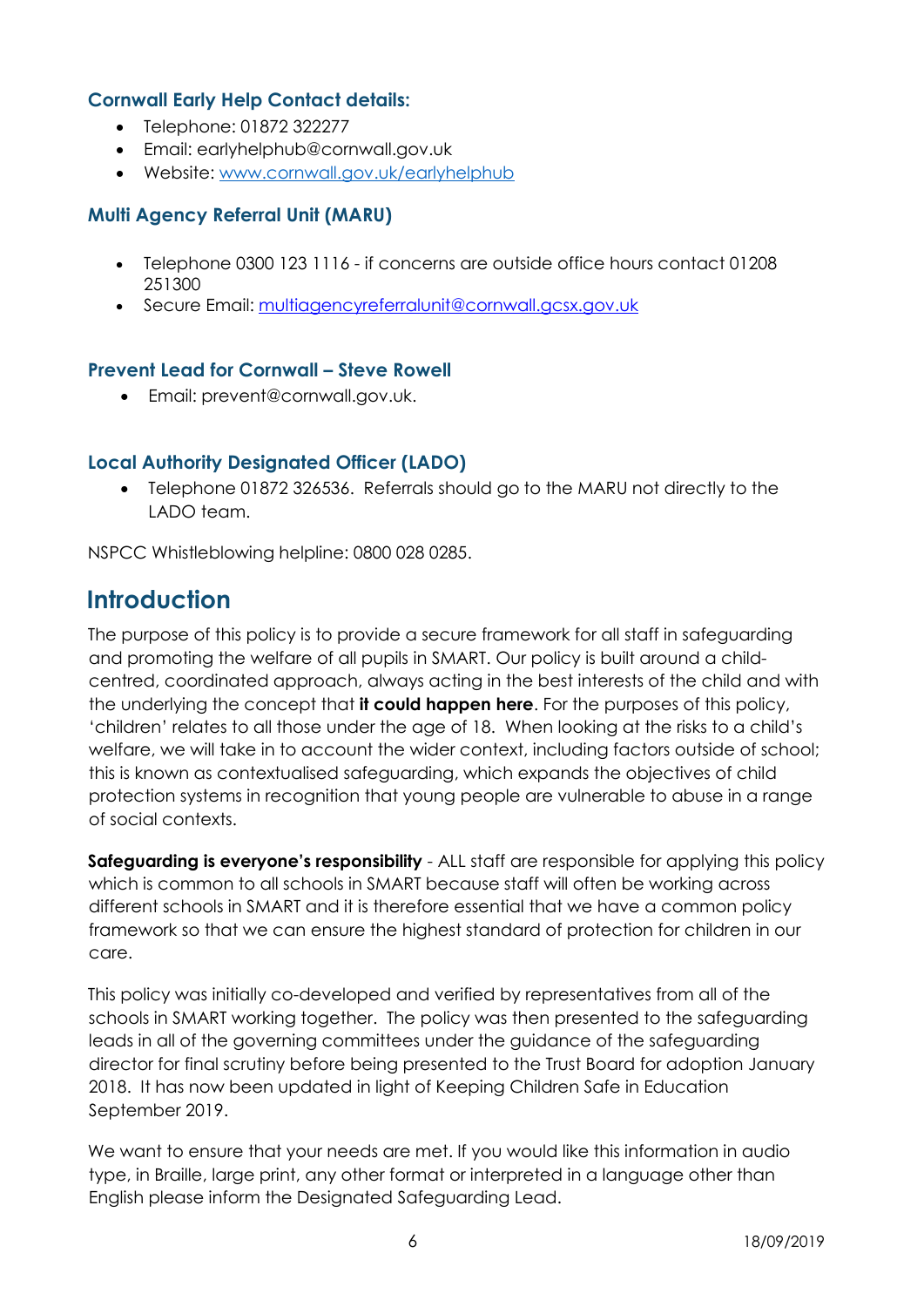## <span id="page-6-0"></span>**Our responsibilities**

**The Education (Independent School Standards) Regulations 2014** places a duty for all schools in SMART to have in place arrangements that reflect the importance of safeguarding and promoting the welfare of children. We give effect to our duty to safeguard and promote the welfare of our pupils under the Education Act 2002 and, where appropriate, under the Children Act 1989 by:

- Creating and maintaining a safe learning environment for children and young people
- Identifying where there are child welfare concerns and taking prompt action to address them, in partnership with other organisations where appropriate

This policy develops procedures and good practice within our schools, to ensure that there is an understanding of the duty to safeguard and promote the welfare of all children and young people including those who are vulnerable. We endeavour to provide a safe and welcoming environment where children and young people are respected and feel valued. It provides evidence of how this will be implemented within our schools and within multi-agency working arrangements.

This policy has been read by all staff and signed to the effect that they have read and understood it.

The policy will be accessible to all visitors to the school, parents and carers through a link on the school's website and a hard copy will be available in the secretary's office.

## <span id="page-6-1"></span>**Purpose of this policy**

Our school recognises that the safety and welfare of children is paramount and that we have a responsibility to protect children in all of our school's activities. We take all reasonable steps to ensure, through appropriate procedures and training, that all children, irrespective of sex, gender reassignment, age, disability, race, religion or belief, sexual identity, pregnancy and maternity, marriage and civil partnership or social status, are protected from abuse.

#### **In term of establishing the correct ethos and vigilance, this policy defines how we:**

- Create a safe and welcoming environment where children can develop their skills and confidence recognising that safeguarding children is the responsibility of everyone, not just those who work with children.
- Respond swiftly and appropriately to all complaints and concerns about poor practice or suspected or actual child abuse.
- Ensure that any training or events are managed to the highest possible safety standards.
- Share information about concerns with agencies who need to know, and involving parents and children appropriately.
- Establishing positive, supportive, secure working practices that put children first.
- Risk-assess any off-site activity, led by the school.
- Follow procedures where an allegation is made against a member of staff and that such procedures are robust to deal with any allegation and that clear records of investigations and outcomes of allegations are held on staff files.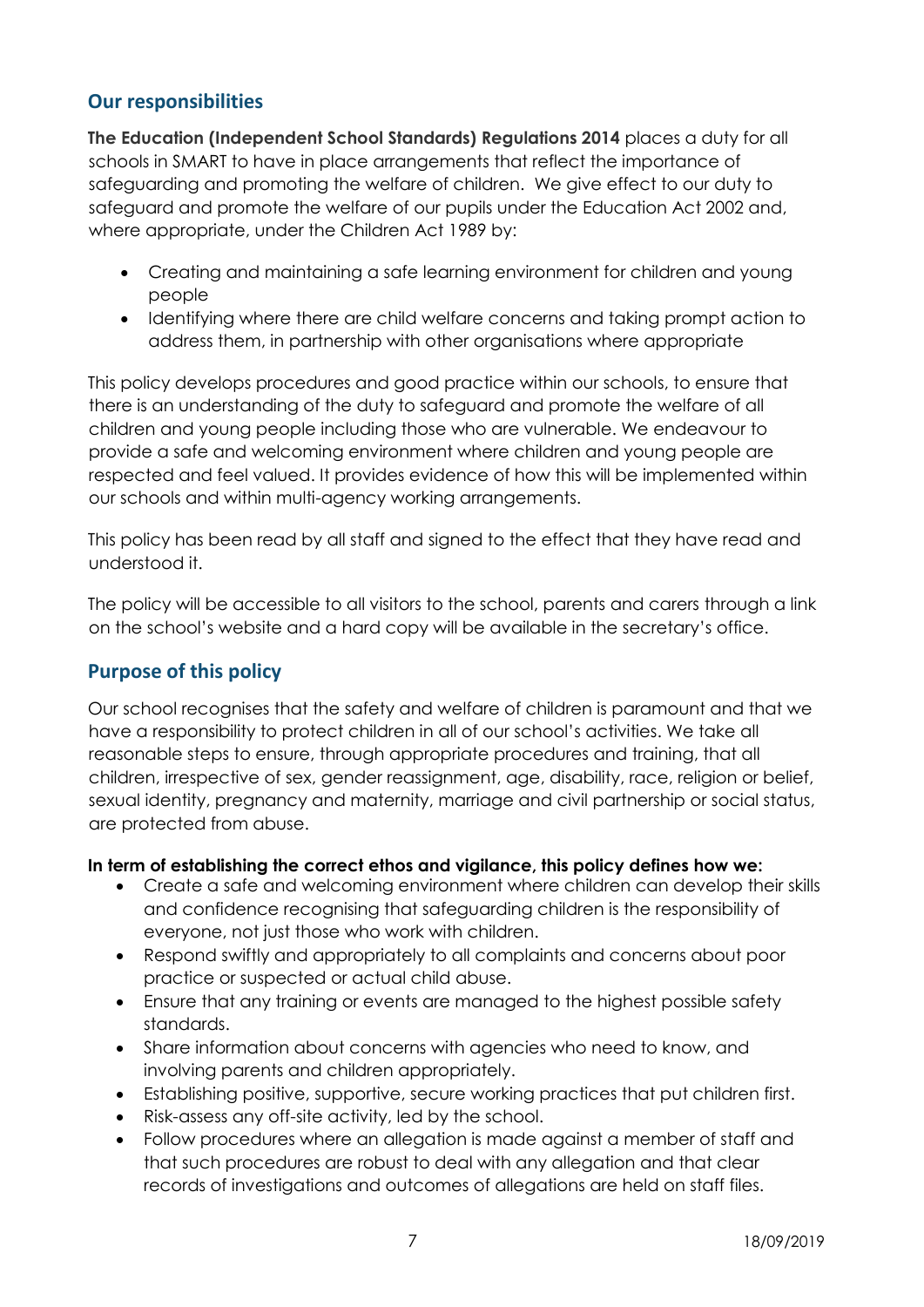#### **In terms of building capacity and expertise in our staff we define how we seek to:**

- Support and encourage other groups and organisations to implement similar policies.
- Review ways of working to incorporate best practice. Including this policy being regularly reviewed and updated to reflect current best practice and Government expectations.
- Ensuring safer recruitment is followed in checking the suitability of all staff who work in every SMART school.
- Ensure we have a DSL and a Deputy who have received appropriate training and support for their role (see training section).
- Develop effective links with relevant agencies and co-operate as required with their enquiries regarding child protection matters including attendance at case conferences, if appropriate.

#### **In terms of building systems to allow regular and reliable monitoring and reporting**

- Ensuring that all staff implement procedures for identifying and reporting cases, or suspected cases of abuse and regularly reviews them.
- Supporting children and young people in accordance with his/her agreed child protection plan.
- We will follow the procedures set out by the "3 safeguarding partner" arrangement and take account of all guidance issued by the DfE, OfSTED and other significant bodies.
- Keep written, dated and signed records of concerns about "vulnerable" children including chronologies, even where there is no need to refer the matter immediately. This includes the use of any screening tool that aids identification of Child Sexual Exploitation (CSE), Radicalisation, Female Genital Mutilation (FGM), on-line use or other such issues and that such records are securely placed.

## <span id="page-7-0"></span>**Terminology**

- **Child** includes everyone under the age of 18 years.
- **All staff** refers to all those staff working for or on behalf of the school, full time or part time, permanent or temporary, in either a paid or voluntary capacity.
- **Parent**  refers to birth parents and other adults in a parenting role, for example step parents, foster carers, and adoptive parents, any other person(s) who have legal parental responsibility for a child.
- **Governing Committee**  refers to all forms of governance within the school and multi academy trust.
- **Safeguarding** and promoting the welfare of children refers to the process of protecting children from maltreatment, preventing the impairment of health or development, ensuring that children grow up in circumstances consistent with the provision of safe and effective care and taking action to enable all children to have the best outcomes.
- **Child protection** refers to the processes undertaken to protect children who have been identified as suffering, or being at risk of suffering significant harm.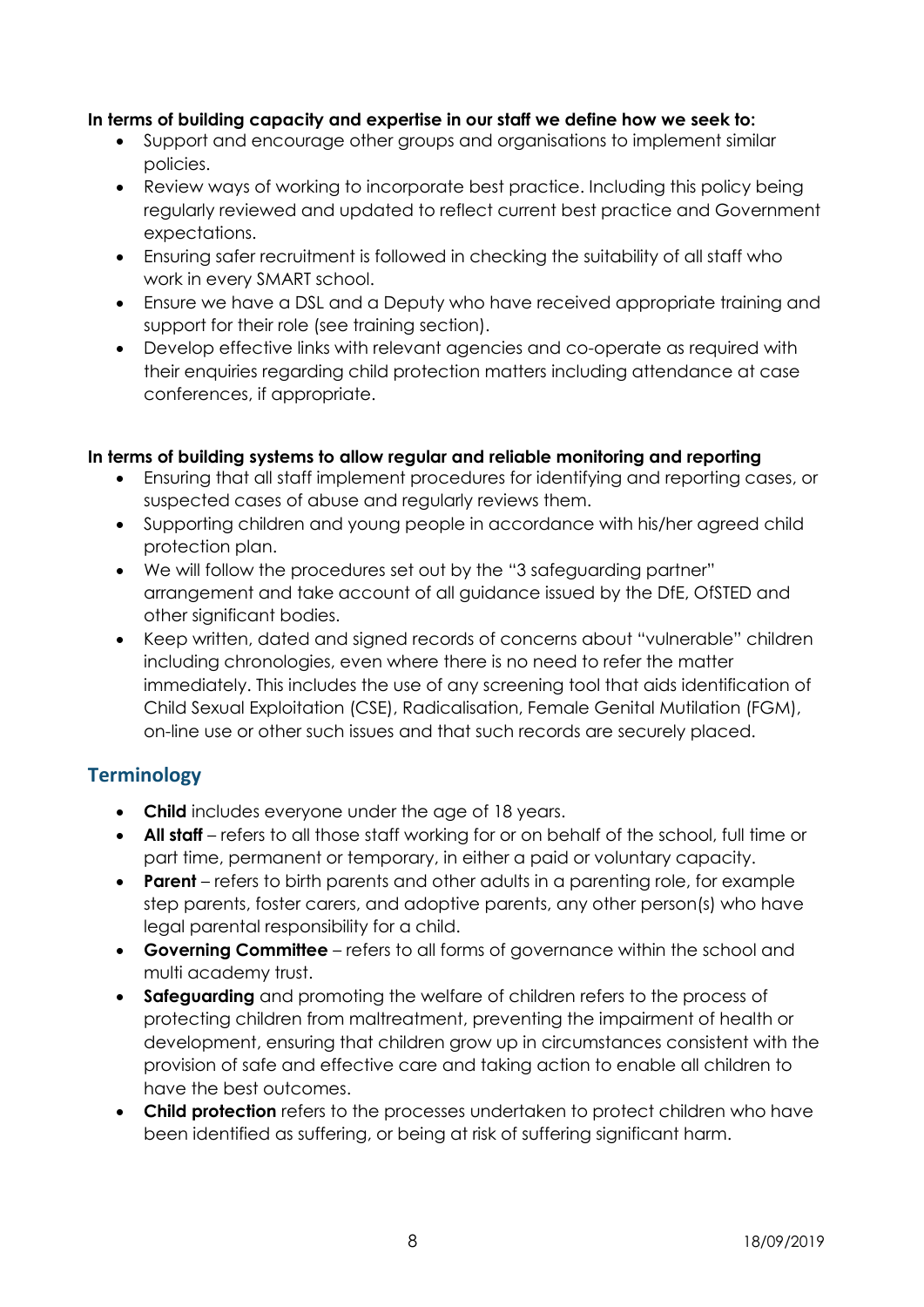## <span id="page-8-0"></span>**Acronyms used in this policy:**

- DSL Designated Safeguarding Lead
- DDSL –Deputy Designated Safeguarding Lead
- MARU-Multi Agency Referral Unit
- CSE Child Sexual Exploitation
- FGM Female Genital Mutilation
- KCSIE Keeping Children Safe in Education (Revised September 2018)
- "3 safeguarding partner" arrangement Local Authority, NHS commissioning group, local police
- LADO Local Authority Designated Officer
- PVE Preventing Violent Extremism
- CME Children Missing Education

#### <span id="page-8-1"></span>**Key Documents**

This is an overarching policy and should be read in conjunction with the following documents:

'Working Together to Safeguard Children' (2018), which is statutory guidance to be read and followed by all those providing services for children and families, including those in education. The guidance is available via the following link: [https://assets.publishing.service.gov.uk/government/uploads/system/uploads/attachme](https://assets.publishing.service.gov.uk/government/uploads/system/uploads/attachment_data/file/729914/Working_Together_to_Safeguard_Children-2018.pdf)

[nt\\_data/file/729914/Working\\_Together\\_to\\_Safeguard\\_Children-2018.pdf](https://assets.publishing.service.gov.uk/government/uploads/system/uploads/attachment_data/file/729914/Working_Together_to_Safeguard_Children-2018.pdf)

Working Together transitional statutory guidance while the "3 safeguarding partner" arrangement is developed. The guidance is available via the following link: [https://assets.publishing.service.gov.uk/government/uploads/system/uploads/attachme](https://assets.publishing.service.gov.uk/government/uploads/system/uploads/attachment_data/file/722306/Working_Together-transitional_guidance.pdf) [nt\\_data/file/722306/Working\\_Together-transitional\\_guidance.pdf](https://assets.publishing.service.gov.uk/government/uploads/system/uploads/attachment_data/file/722306/Working_Together-transitional_guidance.pdf)

"Keeping Children Safe in Education" (Sept 2019), which is the statutory guidance for Schools and Colleges. The guidance is available via the following link: [https://assets.publishing.service.gov.uk/government/uploads/system/uploads/attachme](https://assets.publishing.service.gov.uk/government/uploads/system/uploads/attachment_data/file/830121/Keeping_children_safe_in_education_060919.pdf) nt data/file/830121/Keeping children safe in education 060919.pdf

'What to do if worried a child is being Abused: Advice for Practitioner'. March 2015. The guidance is available via the following link:

[https://www.gov.uk/government/uploads/system/uploads/attachment\\_data/file/419604](https://www.gov.uk/government/uploads/system/uploads/attachment_data/file/419604/What_to_do_if_you_re_worried_a_child_is_being_abused.pdf) /What to do if you re worried a child is being abused.pdf

"Information Sharing: Advice for Practitioners providing Safeguarding Services to Children, Young People, Parents and Carers". July 2018. The guidance is available via the following link:

[https://assets.publishing.service.gov.uk/government/uploads/system/uploads/attachme](https://assets.publishing.service.gov.uk/government/uploads/system/uploads/attachment_data/file/721581/Information_sharing_advice_practitioners_safeguarding_services.pdf) [nt\\_data/file/721581/Information\\_sharing\\_advice\\_practitioners\\_safeguarding\\_services.pdf](https://assets.publishing.service.gov.uk/government/uploads/system/uploads/attachment_data/file/721581/Information_sharing_advice_practitioners_safeguarding_services.pdf)

"The Prevent Duty Departmental, advice for Schools and child care providers June 2015. The guidance is available via the following link:

[https://www.gov.uk/government/publications/protecting-children-from-radicalisation](http://safercornwall.co.uk/preventing-crime/preventing-violent-extremism/)[the-prevent-duty](http://safercornwall.co.uk/preventing-crime/preventing-violent-extremism/)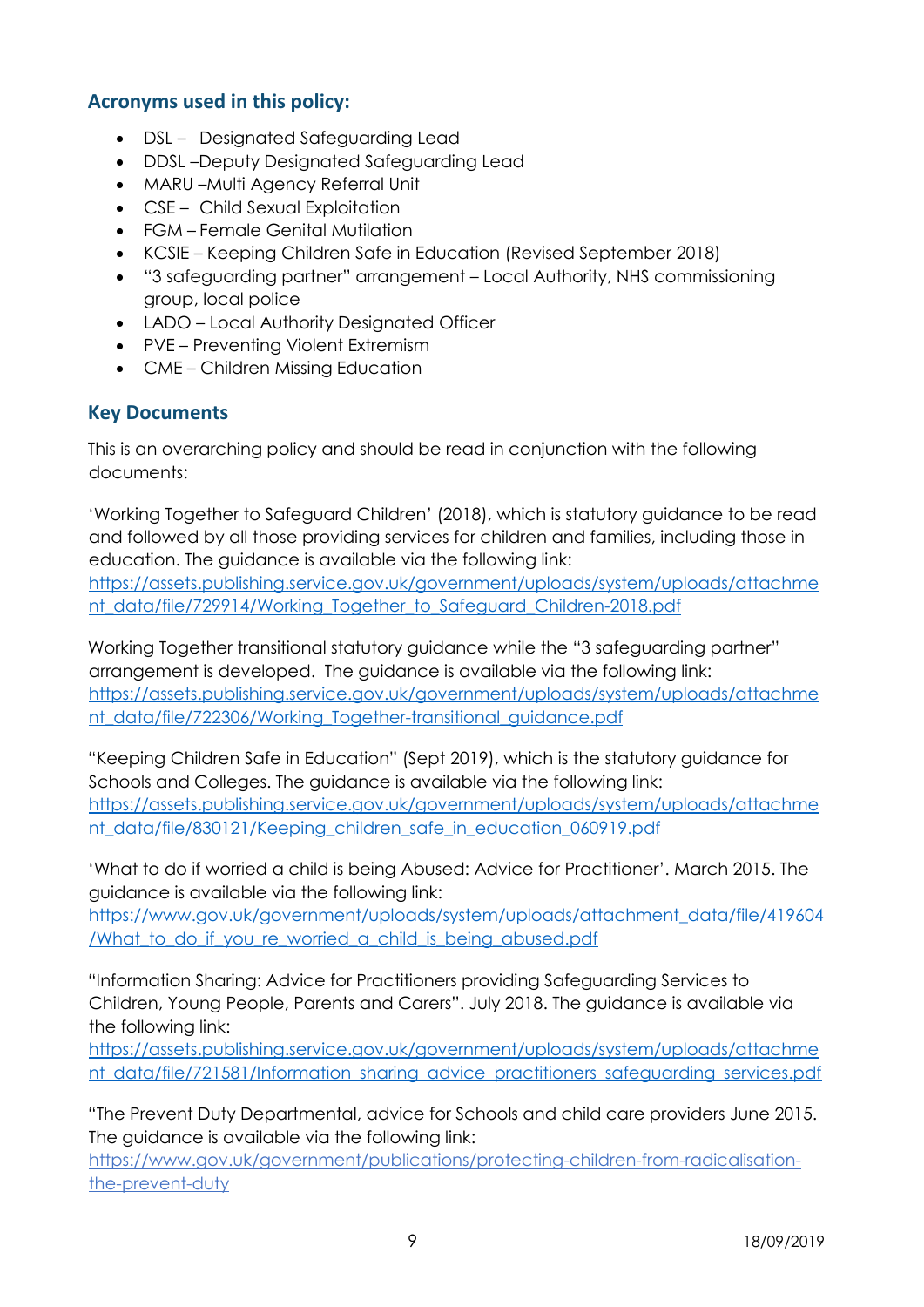Multi agency Statutory Guidance on Female Genital Mutilation (pages 59-61 focus on schools). The guidance is available via the following link:

[https://www.gov.uk/government/publications/multi-agency-statutory-guidance-on](https://www.gov.uk/government/publications/multi-agency-statutory-guidance-on-female-genital-mutilation)[female-genital-mutilation](https://www.gov.uk/government/publications/multi-agency-statutory-guidance-on-female-genital-mutilation)

Children Missing Education – Statutory guidance for local authorities, September 2016. The guidance is available via the following link:

[https://www.gov.uk/government/uploads/system/uploads/attachment\\_data/file/550416](https://www.gov.uk/government/uploads/system/uploads/attachment_data/file/550416/Children_Missing_Education_-_statutory_guidance.pdf) [/Children\\_Missing\\_Education\\_-\\_statutory\\_guidance.pdf](https://www.gov.uk/government/uploads/system/uploads/attachment_data/file/550416/Children_Missing_Education_-_statutory_guidance.pdf)

Multi agency Statutory Guidance for dealing with Forced Marriage June 2014: This guidance is available via the following link:

[https://www.gov.uk/government/uploads/system/uploads/attachment\\_data/file/322307](https://www.gov.uk/government/uploads/system/uploads/attachment_data/file/322307/HMG_MULTI_AGENCY_PRACTICE_GUIDELINES_v1_180614_FINAL.pdf) [/HMG\\_MULTI\\_AGENCY\\_PRACTICE\\_GUIDELINES\\_v1\\_180614\\_FINAL.pdf](https://www.gov.uk/government/uploads/system/uploads/attachment_data/file/322307/HMG_MULTI_AGENCY_PRACTICE_GUIDELINES_v1_180614_FINAL.pdf)

and further advice is available at:<https://www.gov.uk/guidance/forced-marriage>

Child Sexual Exploitation – Further guidance is available via the following link: [http://www.safechildren-cios.co.uk/health-and-social-care/childrens-services/cornwall](http://www.safechildren-cios.co.uk/health-and-social-care/childrens-services/cornwall-and-isles-of-scilly-safeguarding-children-partnership/safeguarding-topics/child-sexual-exploitation-and-missing-children/)[and-isles-of-scilly-safeguarding-children-partnership/safeguarding-topics/child-sexual](http://www.safechildren-cios.co.uk/health-and-social-care/childrens-services/cornwall-and-isles-of-scilly-safeguarding-children-partnership/safeguarding-topics/child-sexual-exploitation-and-missing-children/)[exploitation-and-missing-children/](http://www.safechildren-cios.co.uk/health-and-social-care/childrens-services/cornwall-and-isles-of-scilly-safeguarding-children-partnership/safeguarding-topics/child-sexual-exploitation-and-missing-children/)

Child Sexual Exploitation Definition and a guide for Practitioners DfE February 2017 [https://www.gov.uk/government/uploads/system/uploads/attachment\\_data/file/591903](https://www.gov.uk/government/uploads/system/uploads/attachment_data/file/591903/CSE_Guidance_Core_Document_13.02.2017.pdf) [/CSE\\_Guidance\\_Core\\_Document\\_13.02.2017.pdf](https://www.gov.uk/government/uploads/system/uploads/attachment_data/file/591903/CSE_Guidance_Core_Document_13.02.2017.pdf)

Guidance for Safer Working Practice for those working with Children and Young People in Education settings 2019. This guidance is available via the following link: <https://www.saferrecruitmentconsortium.org/GSWP%20Sept%202019.pdf>

UKCCIS Guidance: Sexting in schools and colleges:

[https://assets.publishing.service.gov.uk/government/uploads/system/uploads/attachme](https://assets.publishing.service.gov.uk/government/uploads/system/uploads/attachment_data/file/609874/6_2939_SP_NCA_Sexting_In_Schools_FINAL_Update_Jan17.pdf) [nt\\_data/file/609874/6\\_2939\\_SP\\_NCA\\_Sexting\\_In\\_Schools\\_FINAL\\_Update\\_Jan17.pdf](https://assets.publishing.service.gov.uk/government/uploads/system/uploads/attachment_data/file/609874/6_2939_SP_NCA_Sexting_In_Schools_FINAL_Update_Jan17.pdf)

Additional information has been included from Somerset County Council Exemplar Safeguarding Policy (September 2016) and Derbyshire County Council Exemplar Safeguarding Policy (October 2016).

#### **Furthermore, we will follow the procedures set out by:**

The South West Child Protection Procedures:<https://www.proceduresonline.com/swcpp/> and Cornwall and the Isles of Scilly Safeguarding Children Board [www.safechildren](http://www.safechildren-cios.co.uk/)[cios.co.uk](http://www.safechildren-cios.co.uk/) until new procedures are developed by the "3 safeguarding partner" arrangement.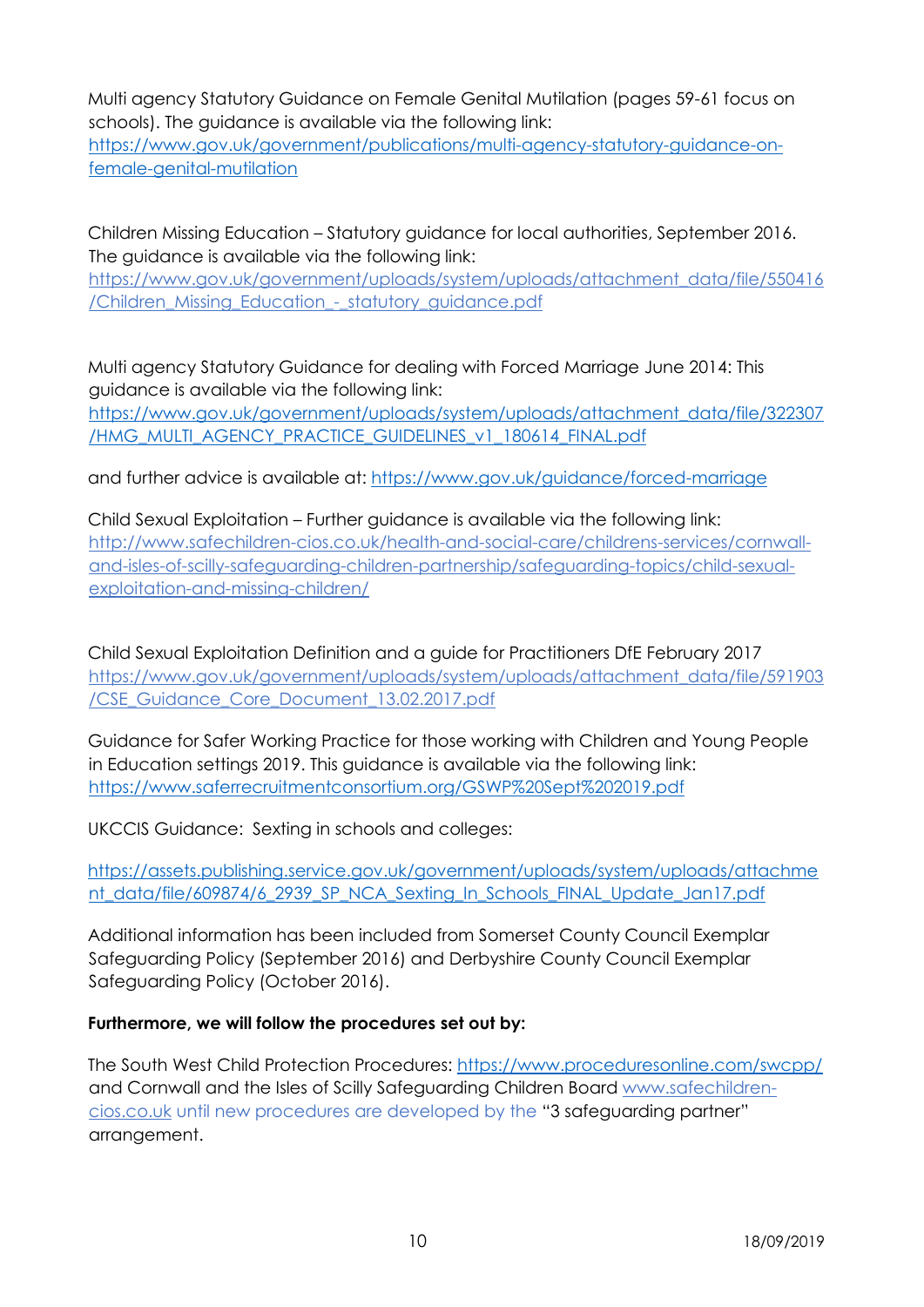In accordance with the above procedures, the Each School carries out an annual audit of its Safeguarding provision (S157 Safeguarding Audit, requirement of the Education Act 2002 & 2006) and sends a copy to the Local Authority from which a report will be submitted to new "3 safeguarding partner" arrangement.

**This policy should also be read in conjunction with the following policies linked to safeguarding within the school which can include:**

| Anti-bullying                  | E-s  |
|--------------------------------|------|
| Acceptable user (for staff)    | Vis  |
| <b>Behaviour Management</b>    | Co   |
| Whistleblowing                 | Ra   |
| <b>Physical Interventions</b>  | Firs |
| Staff code of conduct          | mc   |
| <b>Staff discipline policy</b> | o    |

**E-safety/online Visitors Confidentiality Radicalization First Aid (including management of medical conditions)**

**Health, Safety and Wellbeing Intimate care Safer Recruitment Relationships and Sex Education Public Sector Equality Duty**

# <span id="page-10-0"></span>**Reporting concerns**

## <span id="page-10-1"></span>**General Principles**

In the first instance if a member of staff has a concern about a child they should report this immediately to the DSL (unless it is a concern relating to a member of staff, which must go only to the Headteacher).

The DSL may well have information that others members of staff do not know about a child and their family. Staff should be told on a 'need to know basis' (see confidentiality Section 7).

However insignificant you think your concern might be pass it on to your DSL. It may only be a small bit of information but it helps to form a bigger picture.

If the DSL is not available, then speak to the DDSL.

It is the DSL's responsibility, seeking guidance as necessary, to advise on response to safeguarding concerns. This could result in pastoral support, early help or a referral to statutory services.

At all times, it is the intention of this policy to enable staff to act in the child's best interest and, wherever possible to listen to and take account of their wishes. It is never in the child's best interest, however, to not keep relevant safeguarding staff fully informed, so you cannot promise a child that you will keep information to yourself.

Please note that allegations of historical child abuse must go to the police.

All concerns must be followed up in writing; e.g. at Looe we use state school process, e.g. My Concern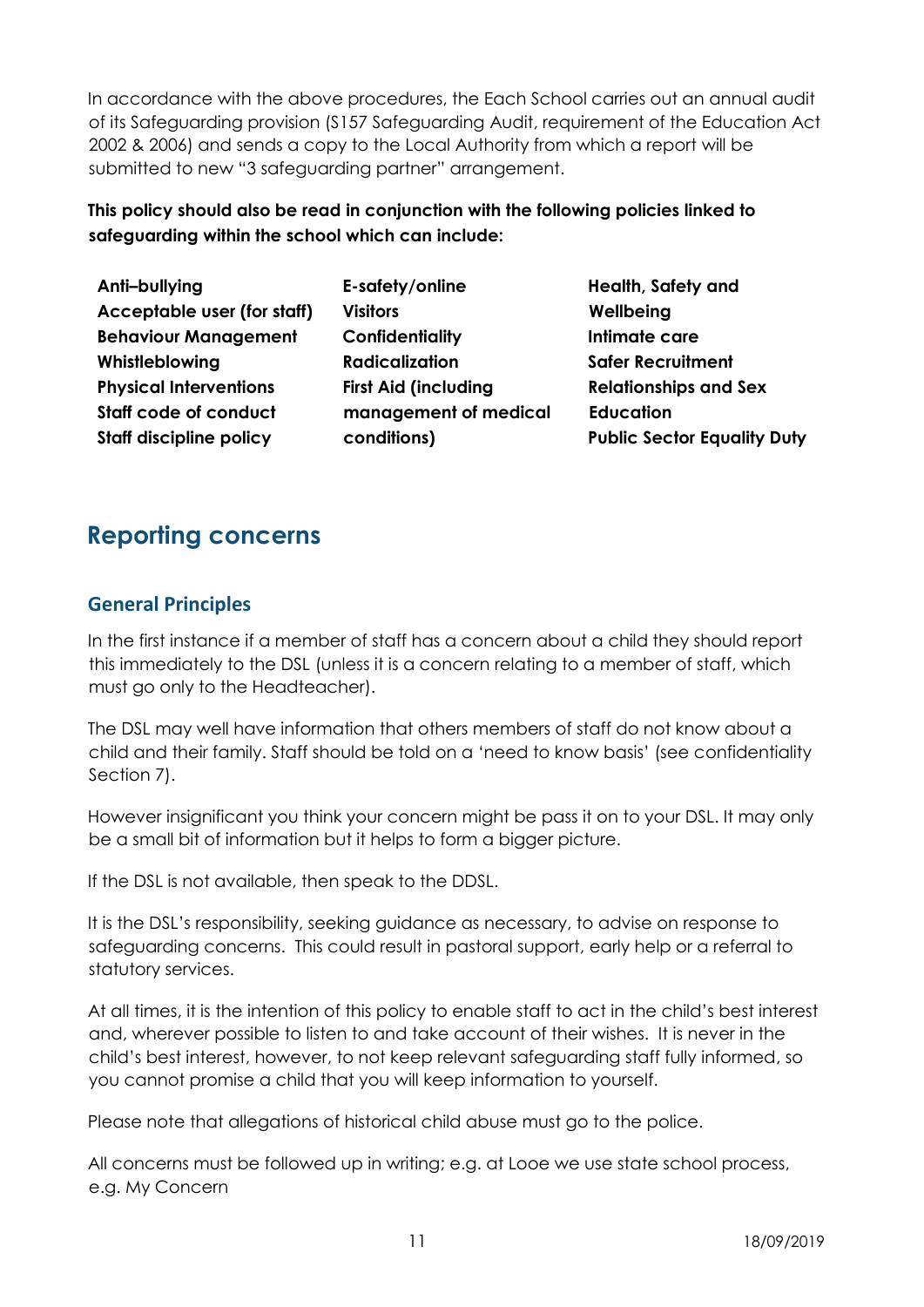As part of working together to safeguard children, staff are expected to support any follow-up action or statutory assessment by children's social care.

It is important to see the role of safeguarding in all aspects of the work of the MAT. The following diagram from the NSPCC illustrates some of the necessary ingredients of developing a safer culture.



## <span id="page-11-0"></span>**If the DSL/DDSL are not available**

See if there is a member of the leadership team available, but if there is an immediate concern about a child or their family **any member** of staff can phone the MARU for advice and guidance if the DSL/DDSL are not available.

If they are unsure they can contact MARU for advice and guidance.

## <span id="page-11-1"></span>**Contacting MARU (for advice or when making a referral)**

Ensure that you have as much factual information about the child as possible when you phone include:

- Full name.
- $\bullet$  D.O.B.
- Address.
- Family composition details (including names of parent(s) and siblings).
- Any key professionals working with the school.
- Factual information about the concerns you have.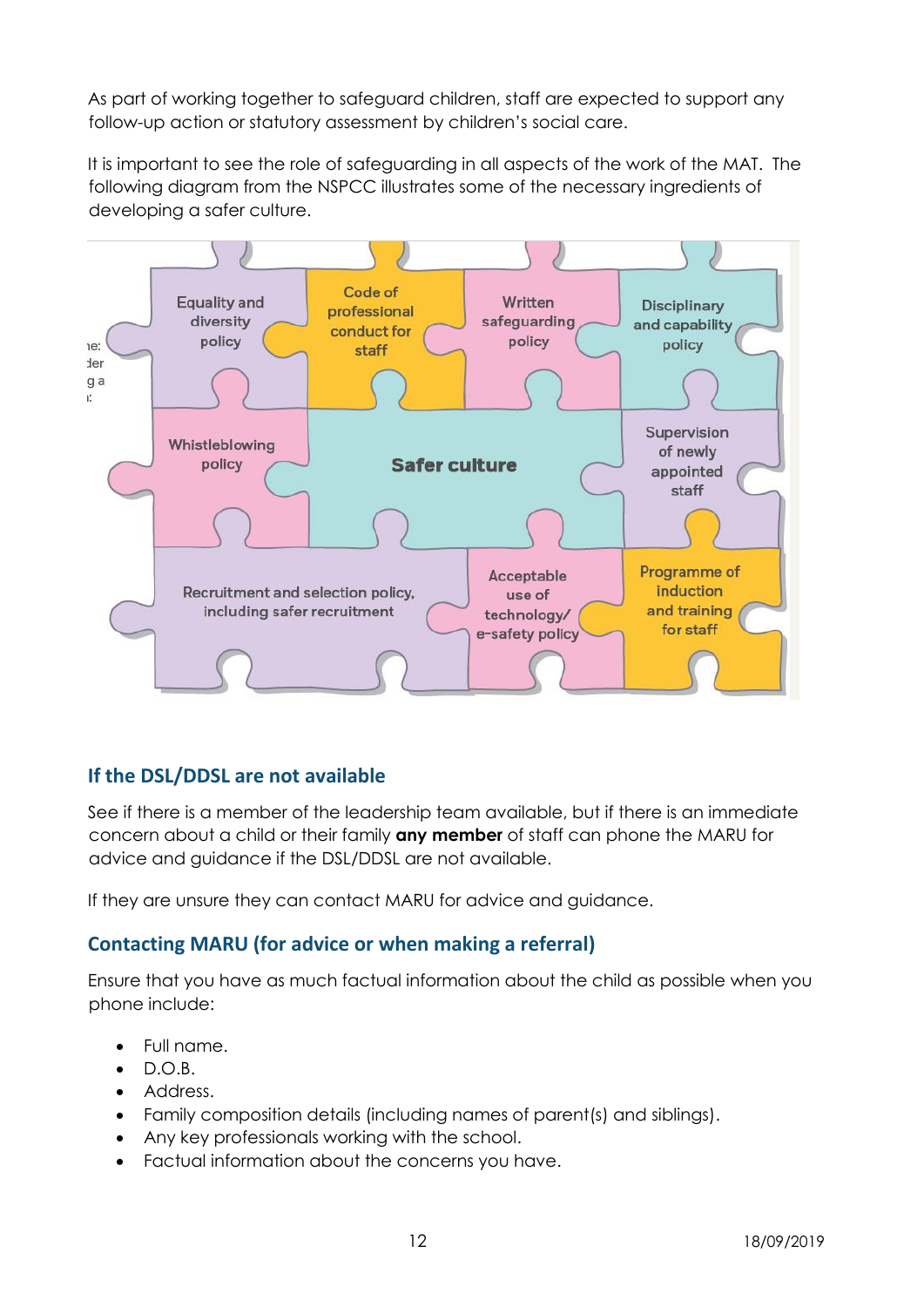## <span id="page-12-0"></span>**Making a referral in writing**

You will need to back any phone call up in writing by completing the multi-agency referral form. This is available from the CIOS SCB website [https://www.cornwall.gov.uk/health-and-social-care/childrens-services/cornwall-and](https://www.cornwall.gov.uk/health-and-social-care/childrens-services/cornwall-and-isles-of-scilly-safeguarding-children-partnership/)[isles-of-scilly-safeguarding-children-partnership/](https://www.cornwall.gov.uk/health-and-social-care/childrens-services/cornwall-and-isles-of-scilly-safeguarding-children-partnership/) You must then send it in by secure email which is clearly highlighted on the referral form:

<https://www.cornwall.gov.uk/media/22715698/cornwall-inter-agency-referral-form.doc>

You must also still inform the DSL and follow up in writing

Please see the key contacts page for contact details.

#### <span id="page-12-1"></span>**Action by MARU**

The MARU will action the referral within one day and acknowledge receipt to referrer; if this is not forthcoming the referrer must follow up. Use the local escalation procedure if your concern is not addressed and the child's situation not improving or is deteriorating.

#### <span id="page-12-2"></span>**Recording**

All concerns, discussions and decisions must be recorded in writing

#### <span id="page-12-3"></span>**Informing Parents**

Schools should ensure they have spoken to the family about their concerns and proposed actions unless to do so would place the child at risk or when in exceptional circumstances; the decision not to inform parents/carers must be justified and the details recorded. If a child makes a disclosure or presents with an injury, it is imperative that advice is sought immediately prior to the child returning home and as soon as the school become aware of this. If you are uncertain as your specific role in this, contact the DSL.

#### <span id="page-12-4"></span>**Resolution of Professional Differences**

In the event that the school disagree with the actions or decisions of another agency we will consider using the Resolution of Professional Differences policy also referred to as the escalation policy. The policy is available via the following link:

#### [https://www.proceduresonline.com/swcpp/cornwall\\_scilly/p\\_escalation.html](https://www.proceduresonline.com/swcpp/cornwall_scilly/p_escalation.html)

#### <span id="page-12-5"></span>**If the Child/Family are already known to Social Care**

When a member of staff, parent, practitioner, or another person has concerns for a child, and if the school are aware that the case is already open to social care then they should contact the allocated worker. If they do not know the name of the worker, they can contact MARU who will provide contact details of the worker and/or their manager.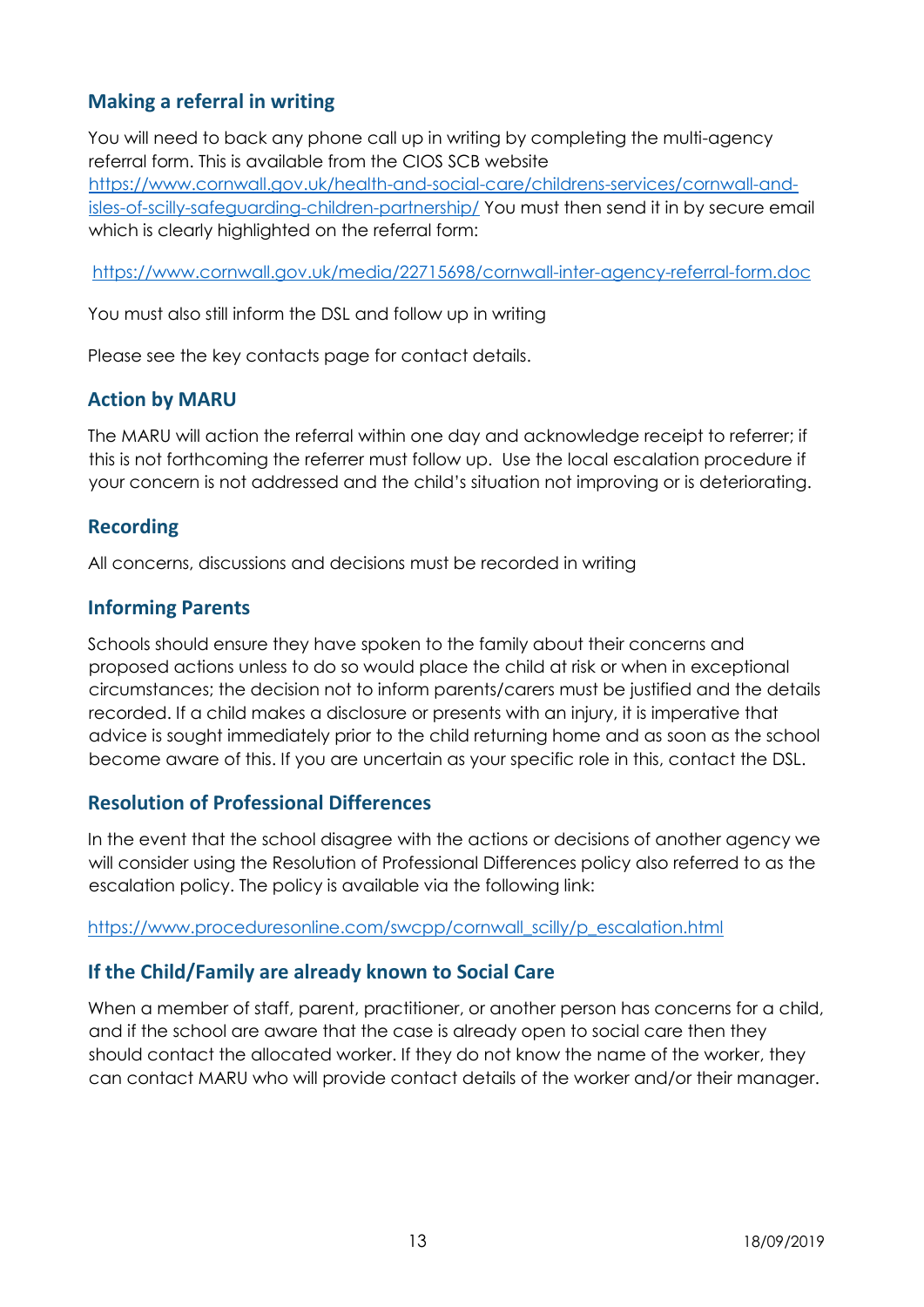# <span id="page-13-0"></span>**Early Help**

There are situations which may occur in a family's life where they may benefit from additional support that cannot be provided solely by universal services. These children are therefore much more vulnerable.

We will ensure every child receives the right help at the right time to address risks and prevent issues escalating.

**Any** child may benefit from early help, but all school and college staff should be particularly alert to the potential need for early help for a child who:

- Is disabled and has specific additional needs.
- Has special educational needs (whether or not they have a statutory Education, Health and Care Plan).
- Is a young carer.
- Is showing signs of engaging in anti-social or criminal behaviour, including gang involvement and association with organised crime groups.
- Is frequently missing/goes missing from care or from home
- Is at risk of modern slavery, trafficking or exploitation
- Is in a family circumstance presenting challenges for the child, such as substance abuse, adult mental health, domestic violence;
- Is misusing drugs or alcohol themselves
- Is showing early signs of abuse and/or neglect.
- Is showing signs of displaying behaviour or views that are considered to be extreme or is at risk of being radicalised or exploited.
- Has returned home to their family from care
- Is a privately fostered child

Within Cornwall the Early Help Hub is the first point of contact when considering additional support for children and their families

- Support is provided: from pre-birth to the age of 18 (or 25 when the young person has additional needs) when the child, young person or family has needs that are not met solely by universal services.
- It is single point of access for professionals, families and young people to access Early Help Services in Cornwall.
- The triage team decides which Early Help service best meets the needs identified in the request for help. It is then allocated to the appropriate service within 48 hrs.

In the first instance a discussion should take place with the DSL and a record kept of this discussion. If further advice is needed or the school wishes to make a referral, then they would contact the Early Help Hub.

Through this process the school will identify who their vulnerable children are, ensuring **ALL** Staff and Governors know the processes to secure advice, help and support where needed.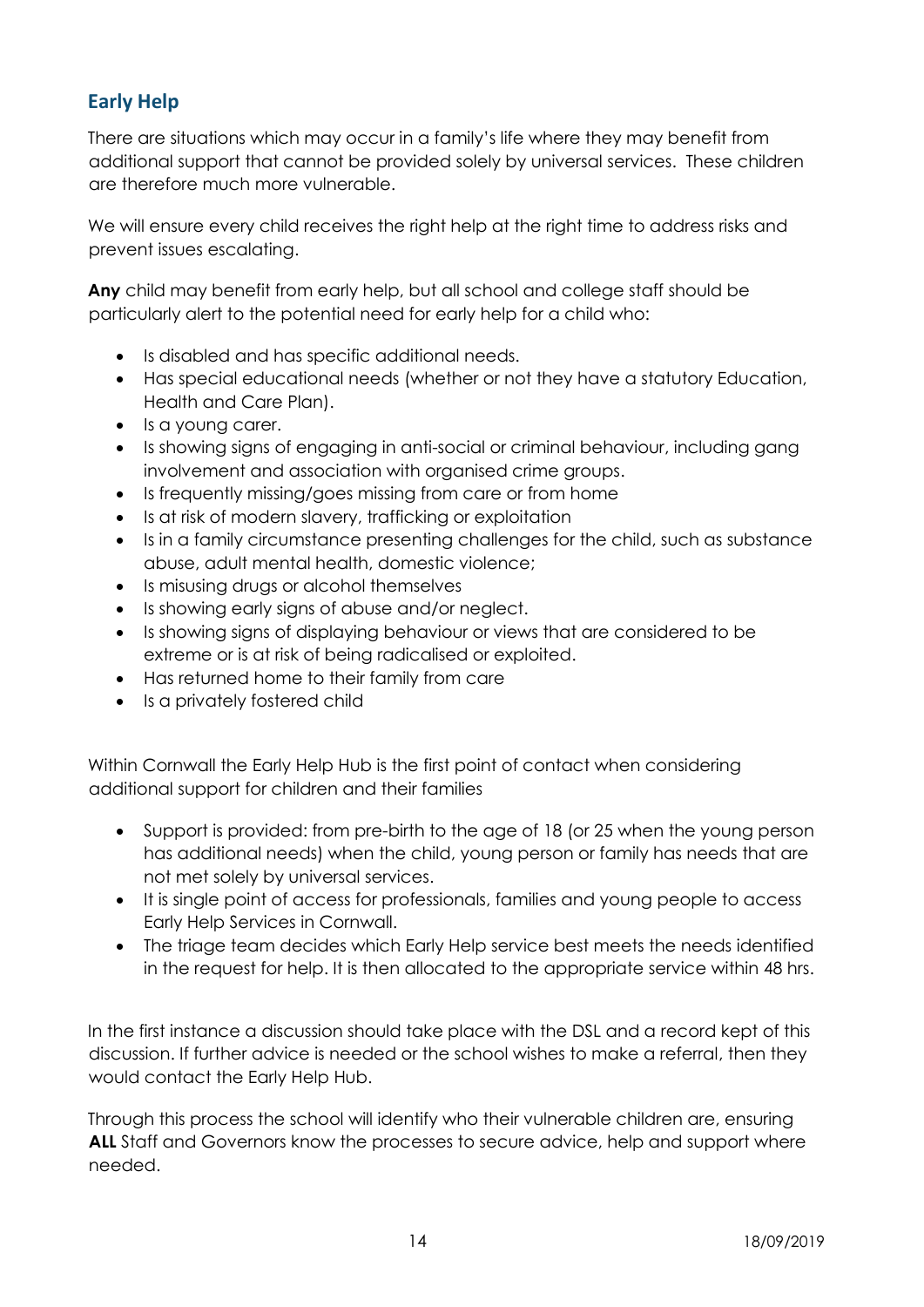Additional guidance can also be accessed by using the CIOS SCB multi agency threshold document. This guidance is available via the following link: [https://www.safechildren-cios.co.uk/media/34382614/multi-agency-threshold](https://www.safechildren-cios.co.uk/media/34382614/multi-agency-threshold-guidance.pdf)[guidance.pdf](https://www.safechildren-cios.co.uk/media/34382614/multi-agency-threshold-guidance.pdf)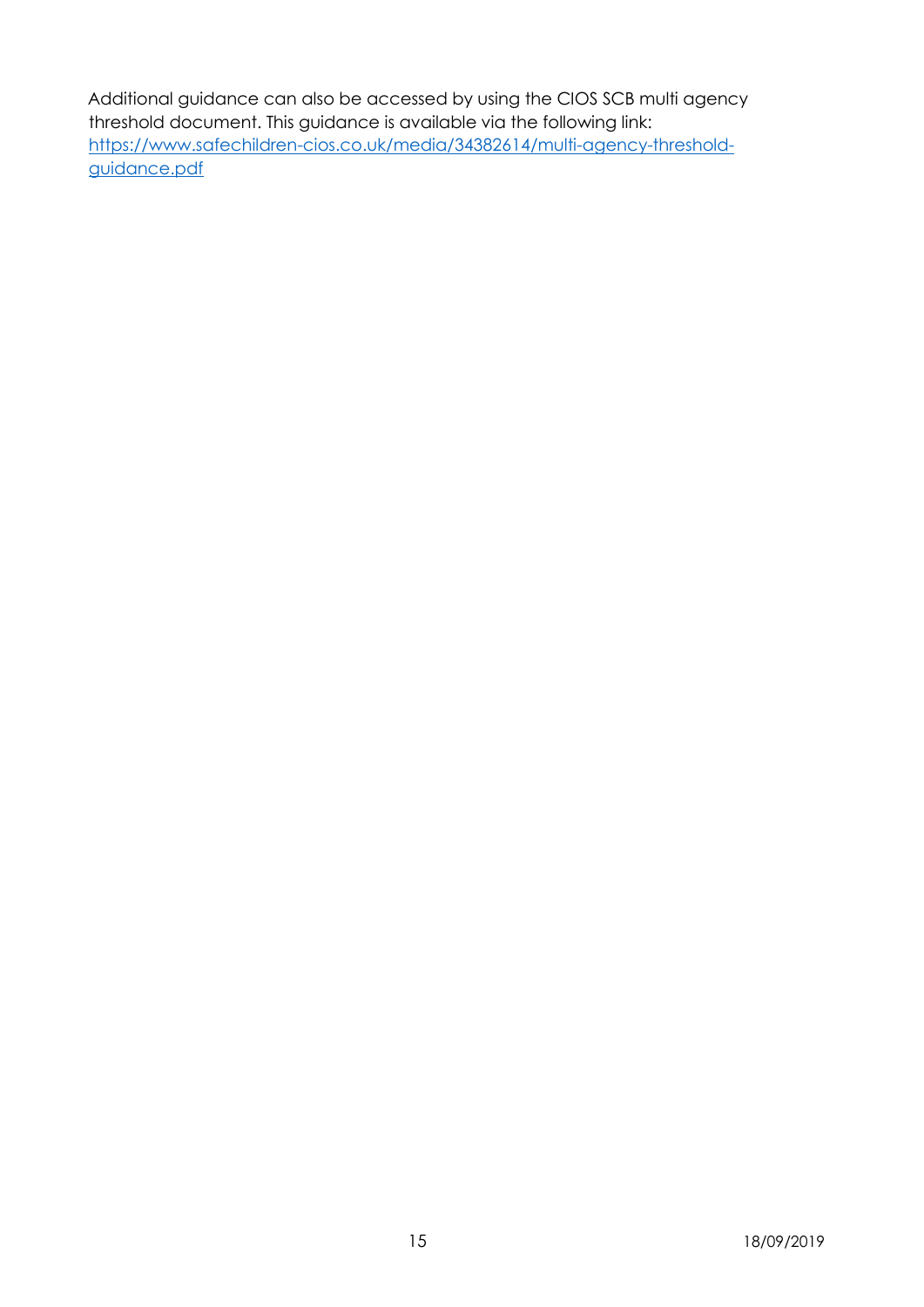# <span id="page-15-0"></span>**Child Abuse**

There are four types of child abuse as defined in 'Working Together to Safeguard Children' (2018). Bullying and forms of bullying including prejudice based and cyber bullying can also be characterised as abusive and may include at least one, if not two, three or all four, of the defined categories of abuse shown below **[refer to School Bullying Policy].**

## <span id="page-15-1"></span>**Physical Abuse**

May involve hitting, shaking, throwing, poisoning, burning/scalding, drowning, suffocating, or otherwise causing physical harm to a child. Physical harm may also be caused when a parent or carer fabricates the symptoms of, or deliberately induces, illness in a child.

#### <span id="page-15-2"></span>**Emotional Abuse**

Is the persistent emotional maltreatment of a child such as to cause severe and persistent adverse effects on the child's emotional development. It may involve conveying to children that they are worthless or unloved, inadequate, or valued only insofar as they meet the needs of another person. It may include not giving the child opportunities to express their views, deliberately silencing them or 'making fun' of what they say or how they communicate. It may feature age or developmentally inappropriate expectations being imposed on children. These may include interactions that are beyond the child's developmental capability, as well as overprotection and limitation of exploration and learning, or preventing the child participating in normal social interaction. It may involve seeing or hearing the ill-treatment of another. It may involve serious bullying (including cyber bullying), causing children frequently to feel frightened or in danger, or the exploitation or corruption of children. Some level of emotional abuse is involved in all types of maltreatment of a child, though it may occur alone.

## <span id="page-15-3"></span>**Sexual Abuse**

Involves forcing or enticing a child or young person to take part in sexual activities, not necessarily involving a high level of violence, whether or not the child is aware of what is happening. The activities may involve physical contact or non-contact activities, such as involving children in looking at, or in the production of, sexual images, watching sexual activities, encouraging children to behave in sexually inappropriate ways, or grooming a child in preparation for abuse (including via the internet). Sexual abuse is perpetrated by adult males and women, and by other children; [Part five of KCSiE 2019](https://assets.publishing.service.gov.uk/government/uploads/system/uploads/attachment_data/file/830121/Keeping_children_safe_in_education_060919.pdf) contains specific guidance on sexual violence and sexual harassment between children in schools and further advice is available from: [https://www.gov.uk/government/publications/sexual](https://www.gov.uk/government/publications/sexual-violence-and-sexual-harassment-between-children-in-schools-and-colleges)[violence-and-sexual-harassment-between-children-in-schools-and-colleges.](https://www.gov.uk/government/publications/sexual-violence-and-sexual-harassment-between-children-in-schools-and-colleges) Any action taken is under-pinned by the principle that sexual violence and sexual harassment is never acceptable and will not be tolerated.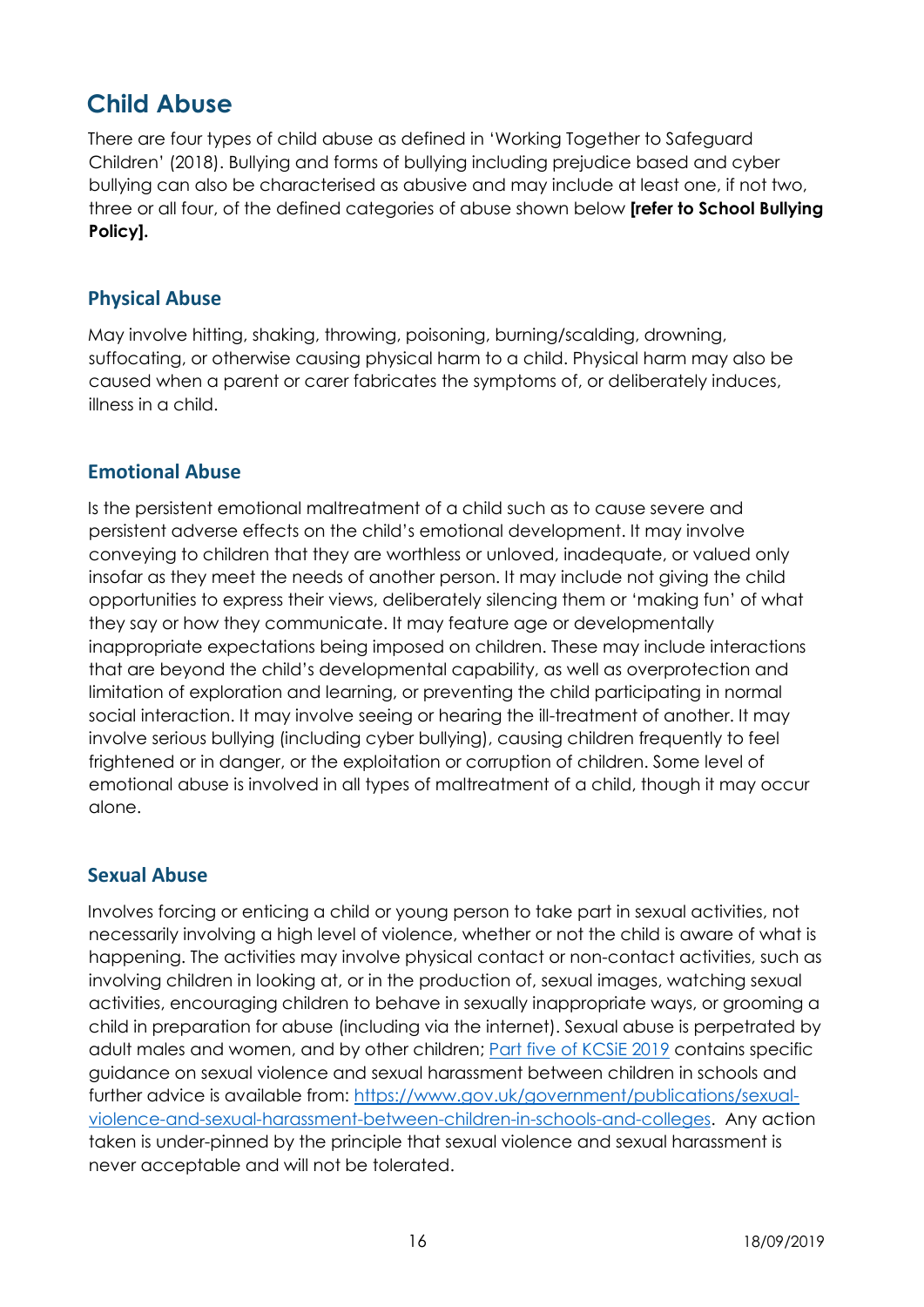# <span id="page-16-0"></span>**Neglect**

Is the persistent failure to meet a child's basic physical and/or psychological needs, likely to result in the serious impairment of the child's health or development.

It may include a failure to:

- Provide adequate food, clothing and shelter.
- Protect a child from physical and emotional harm or danger.
- Ensure adequate supervision (including the use of inadequate care-givers); or
- Ensure access to appropriate medical care or treatment.
- It may also include neglect of, or unresponsiveness to a child's basic emotional needs.

If you are to refer a child or young person because of possible neglect, always check back to see if there have been any previous concerns. The Children Act 1989 talks about how the persistent neglect of very basic needs is likely to cause impairment in the child or young person's development.

Signs and Indicators which may assist in the identification of some forms of abuse can be found in Appendix A.

# <span id="page-16-1"></span>**Specific Safeguarding Issues**

There are specific issues that have become critical issues in Safeguarding that Schools will endeavour to ensure **ALL** their Staff and Governors are familiar with; having processes in place to identify, report, monitor and which are included within teaching:

- Peer on peer abuse, including bullying, cyber bullying, sexual violence and sexual harassment between children in schools
- Child Sexual Exploitation (CSE)
- Domestic Violence
- Drugs, alcohol and substance abuse
- Self harm
- Fabricated or induced illness
- Faith abuse
- So called honour-based violence
- Female Genital Mutilation (FGM)
- Forced Marriage
- Gangs and Youth Violence
- Gender based violence/Violence against women and girls (VAWG) Hate
- Mental Health
- Private Fostering
- Preventing Radicalisation
- Online abuse/Sexting
- Teenage Relationship abuse
- Trafficking and county lines
- Missing children and vulnerable adults
- Child sexual abuse within the family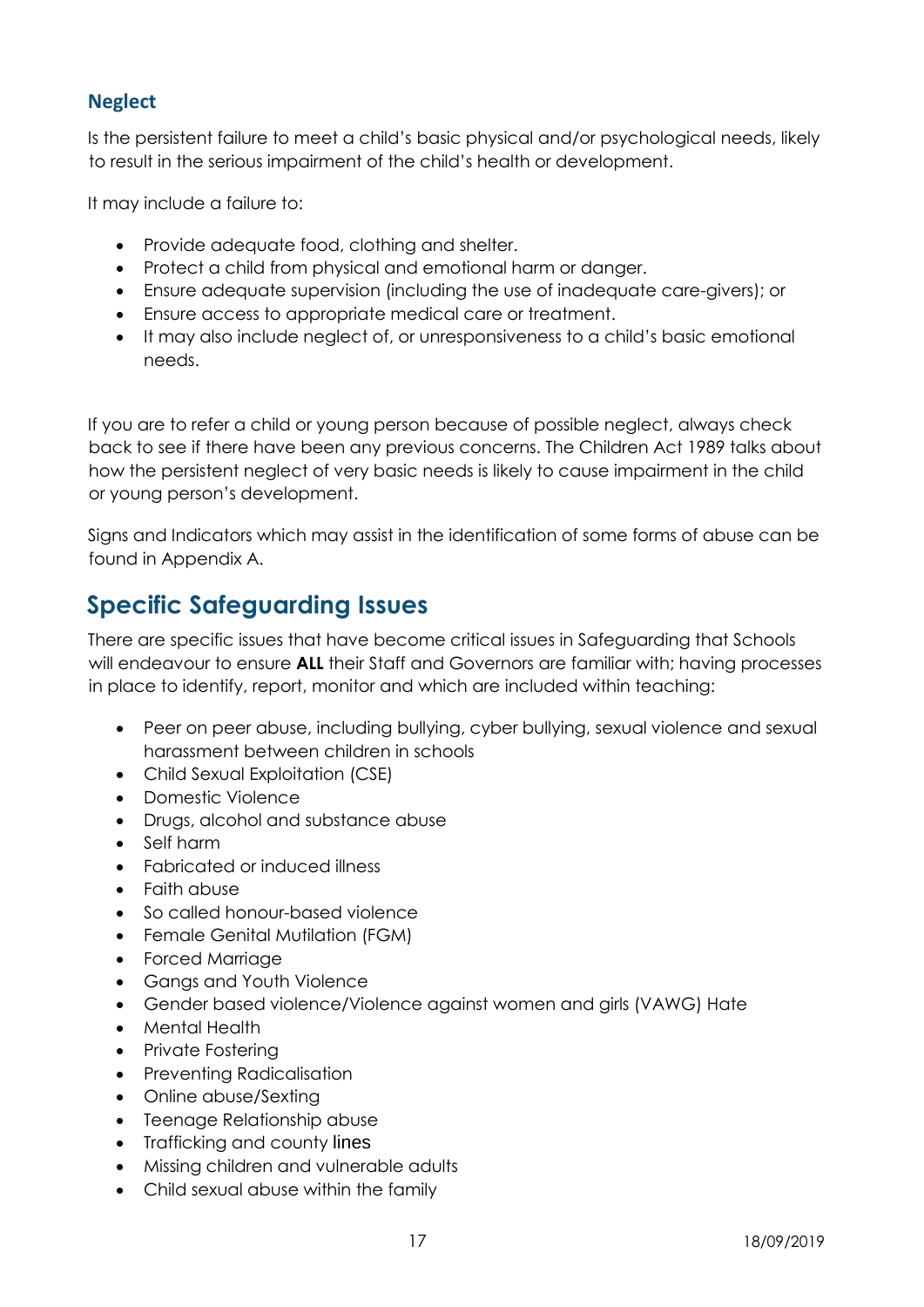Poor parenting, particularly in relation to babies and young children

Schools can access broad government guidance on the issues listed above via <https://www.gov.uk/childcare-parenting/preventing-neglect-abuse-and-exploitation> and local procedures and strategies are available through [https://www.cornwall.gov.uk/health-and-social-care/childrens-services/cornwall-and](https://www.cornwall.gov.uk/health-and-social-care/childrens-services/cornwall-and-isles-of-scilly-safeguarding-children-partnership/)[isles-of-scilly-safeguarding-children-partnership/](https://www.cornwall.gov.uk/health-and-social-care/childrens-services/cornwall-and-isles-of-scilly-safeguarding-children-partnership/)

Each School will incorporate signs of abuse and specific safeguarding issues into briefings, staff induction training, and ongoing development training to all Staff and Governors.

[Annex A of KCSIE \(2019\)](https://assets.publishing.service.gov.uk/government/uploads/system/uploads/attachment_data/file/830121/Keeping_children_safe_in_education_060919.pdf) provides more detail on the following:

## <span id="page-17-0"></span>**Child Sexual Exploitation (CSE)**

Child Sexual Exploitation is a form of child sexual abuse. It occurs where an individual or group take advantage of an imbalance of power to coerce, manipulate or deceive a child or young person under the age of 18 into sexual activity (a) in exchange for something the victim needs or wants, and/or (b)for the financial advantage or increased status of the perpetrator or facilitator. The victim may have been sexually exploited even if the sexual activity appears consensual. Child sexual exploitation does not always involve physical contact; it can also occur through the use of technology. [\(DfE Child](https://www.gov.uk/government/uploads/system/uploads/attachment_data/file/591903/CSE_Guidance_Core_Document_13.02.2017.pdf)  [Sexual Exploitation February 2017\)](https://www.gov.uk/government/uploads/system/uploads/attachment_data/file/591903/CSE_Guidance_Core_Document_13.02.2017.pdf).

All suspected or actual cases of CSE are a Safeguarding concern in which Child Protection procedures **must** be followed; this will include a referral to MARU and where the risk is immediate to the police. If any staff are concerned about a pupil, they will refer to the Designated Safeguarding Lead/s and the CSE lead within the School.

In addition, the school would access the CSE tool kit on the South West Child Protection [Procedures website.](https://www.cornwall.gov.uk/health-and-social-care/childrens-services/cornwall-and-isles-of-scilly-safeguarding-children-partnership/safeguarding-topics/child-sexual-exploitation-and-missing-children/)

Potential indicators of CSE are contained within Appendix A.

## <span id="page-17-1"></span>**Radicalisation/PREVENT**

Every school in SMART will ensure **ALL** staff including governors adhere to their duties in the Prevent guidance 2015 to prevent radicalization [\(https://www.gov.uk/government/publications/protecting-children-from-radicalisation](https://www.gov.uk/government/publications/protecting-children-from-radicalisation-the-prevent-duty)[the-prevent-duty\)](https://www.gov.uk/government/publications/protecting-children-from-radicalisation-the-prevent-duty)

The headteacher and Chair of Governors will:

- Establish or use existing mechanisms for understanding the risk of extremism
- Ensure staff understand the risk and build capabilities to deal with issues arising
- Communicate the importance of the duty
- Ensure **All** Staff and Governors implement the duty
- Ensure the risks of Radicalisation are referred to within all relevant policies including visitors anti bullying and e-safety.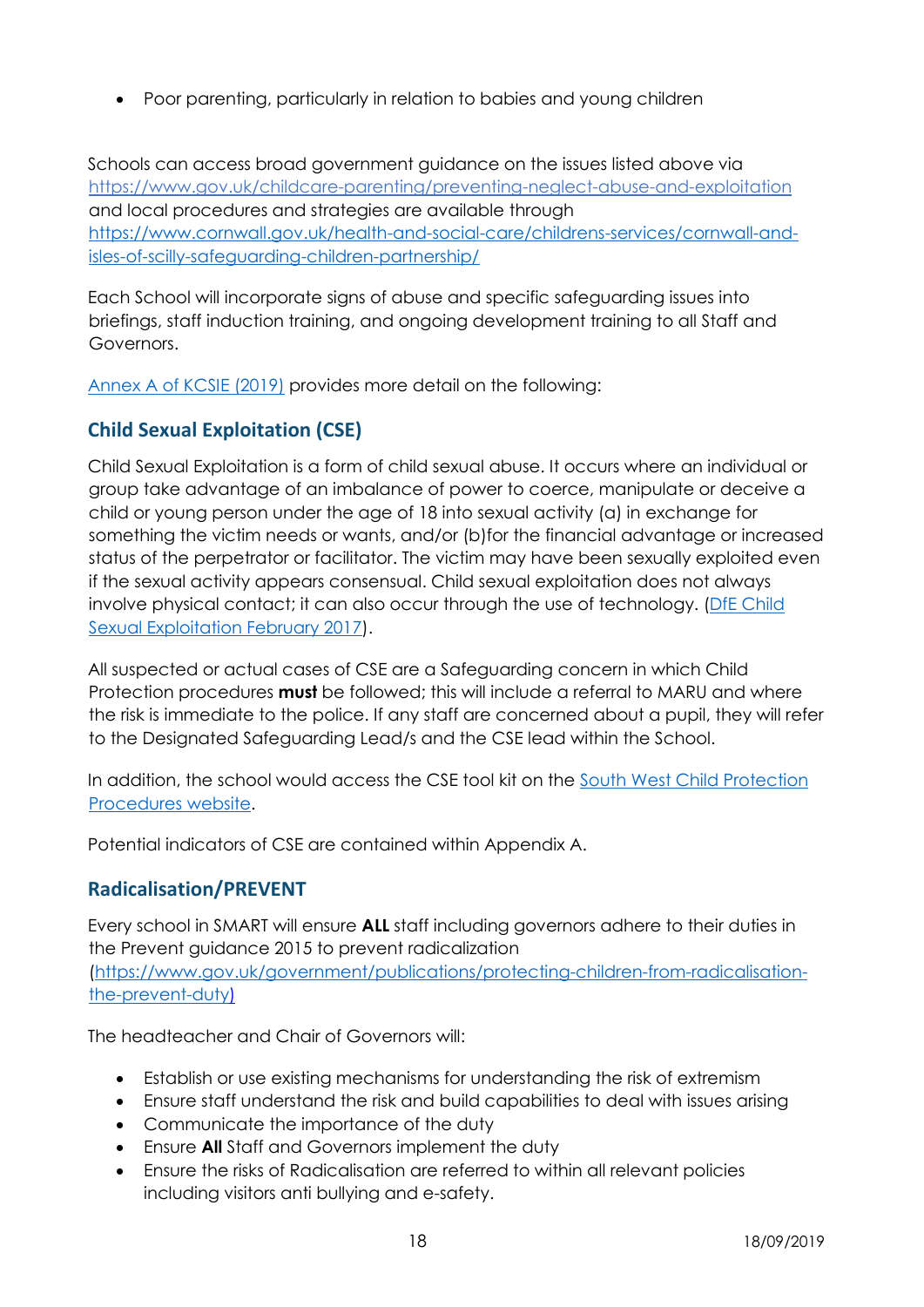• Ensure any visiting speaker is vetted correctly

School staff receive training to help to identify signs of extremism. Opportunities are provided in the curriculum to enable pupils to discuss issues of religion, ethnicity and culture and the school follows the DfE advice Promoting fundamental British Values as part of SMCS (spiritual, moral, social and cultural education) in Schools (2014).

Every school in SMART will respond to any concern about Radicalisation/Prevent as a Safeguarding concern and will report in the usual way using local safeguarding procedures. We will seek to work in partnership, undertaking risk assessments where appropriate and proportionate to risk, building our children's resilience to radicalisation.

When reviewing our PREVENT duties we would consider the guidance contained on the safer Cornwall website (link below).

#### <https://safercornwall.co.uk/preventing-crime/preventing-violent-extremism/>

#### **What can we do to help our children understand these issues and help protect them?**

- Provide a safe space for them to debate controversial issues.
- Help them to build resilience and the critical thinking they need to be able to challenge extremist arguments.
- Give them confidence to explore different perspectives, question, and challenge.

Every school is committed to providing effective filtering systems and this will include monitoring the activities of children when on-line in the school. We follow the guidance set out in Annex C (KCSIE September 2018) Please refer to School E-safety/Online Safety Policy.

All staff in the first instance should contact the PREVENT Single Point of Contact within the school with any concerns.

#### **Concerns can be discussed with the Prevent Lead for Cornwall: See key contacts page at the front of this policy. MARU may also be contacted for advice. For immediate concerns contact the police directly.**

## <span id="page-18-0"></span>**Female Genital Mutilation (FGM)**

Every school in SMART recognises and understands that there is a mandatory reporting duty for all teachers to report to the police where it is believed an act of FGM has been carried out on a girl under 18 in the UK. Failure to do so may result in legal/disciplinary action being taken.

All suspected or actual cases of FGM are a Safeguarding concern in which safeguarding procedures will be followed; this will include a referral to the police and to Children's Social Care via MARU. If any staff are concerned about a pupil, they will refer to the Safeguarding Designated Lead/s within the School unless there is a good reason not to do so and reporting to the headteacher, other safeguarding staff, MARU, child social services or police is felt to be more appropriate.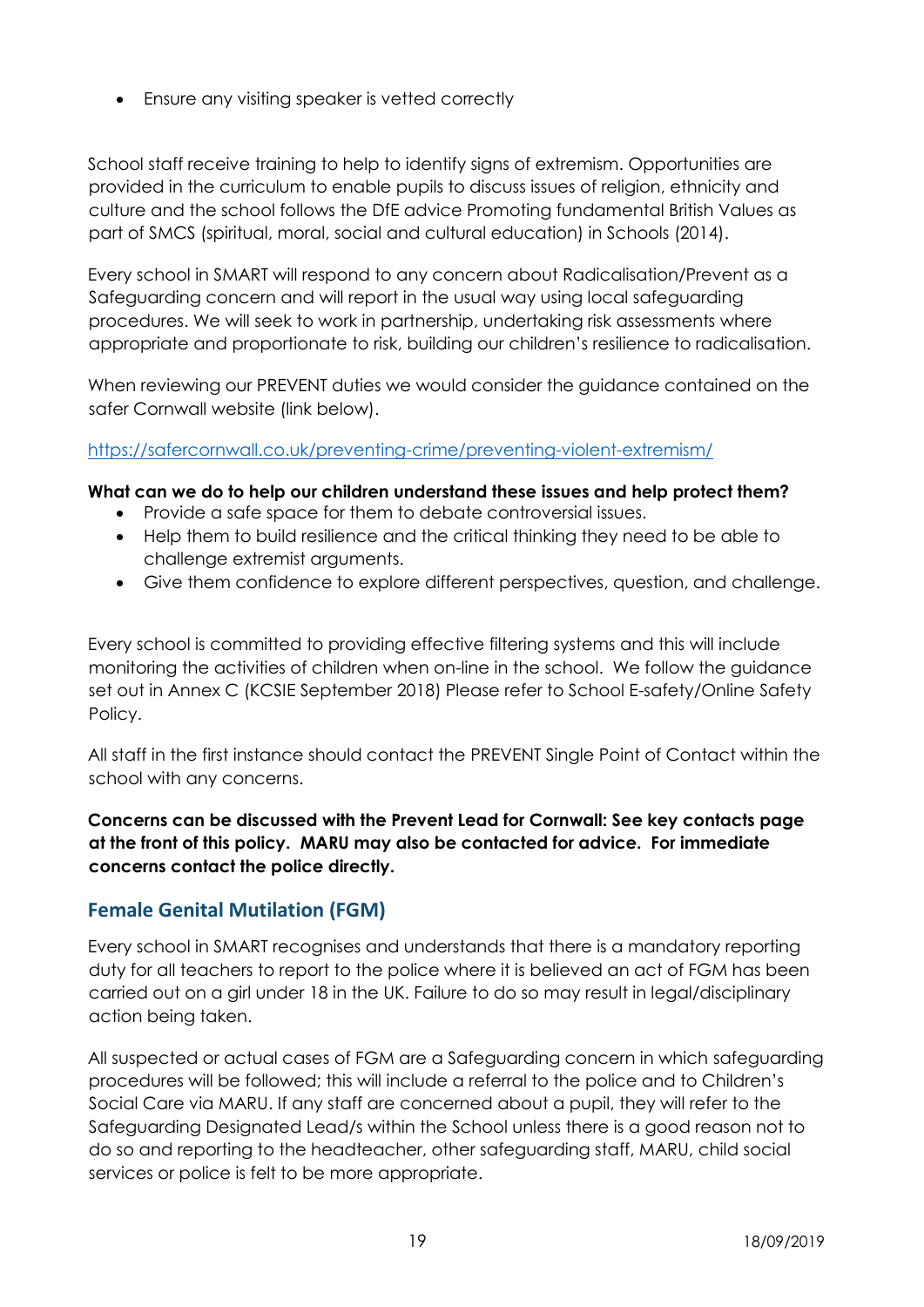Potential indicators of FGM are contained within Appendix A.

## <span id="page-19-0"></span>**Peer on Peer Abuse**

**All** staff should be aware that safeguarding issues can manifest themselves via peer on peer abuse. The reasons for this are complex and are often multi-faceted. We understand that all our schools need to have clear mechanisms and procedures in place to identify and report incidents or concerns. We aim to reduce this behaviour and any related incidents with an expectation to eliminate this conduct in every school in SMART.

Peer on peer abuse is a Safeguarding concern and will require a discussion with the DSL who will seek advice from agencies and professionals including reference to the safeguarding procedures. This will involve in the first instance having a conversation with MARU.

Peer on peer is most likely to include, but may not be limited to:

- Language seen as derogatory, demeaning, inflammatory;
- Bullying, including cyberbullying;
- Gender based violence
- sexual assaults and harassment
- sexting

Each school is working hard to be proactive and to challenge this type of abuse. We aim to use approaches in the curriculum to address and tackle peer on peer abuse.

Please refer to the school's Anti Bullying, Behaviour, Public Sector Equality Duty, e-safety policies/online policies.

#### <span id="page-19-1"></span>**Children with special educational needs and disabilities**

Children with special educational needs (SEN) and disabilities can face additional safeguarding challenges. Our school may need to devise a policy /procedure that meets the individual needs of a child. This should be written in conjunction with the parent(s) and staff working with the child. The child where they are of sufficient understanding should have the policy/procedure discussed with them. All staff need to be confident in its use.

Every school in SMART must recognise that additional barriers can exist when identifying abuse and neglect in this group of children.

These can include:

- Assumptions that indicators of possible abuse such as behaviour, mood and injury relate to the child's disability without further exploration;
- The potential for children with SEN and disabilities being disproportionally impacted by behaviours such as bullying, without outwardly showing any signs; and
- Communication barriers and difficulties in overcoming these barriers.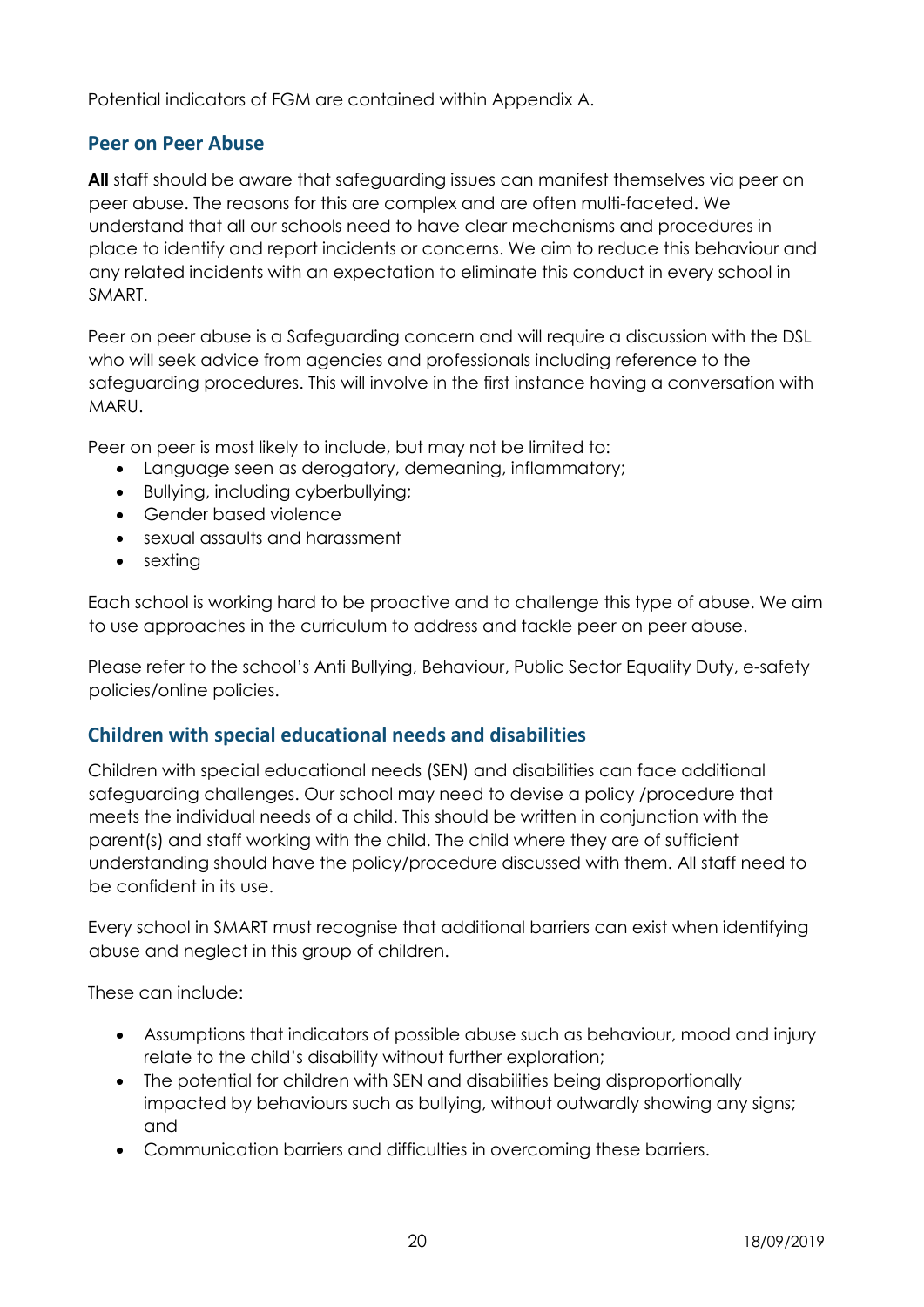The individual needs of every special educational needs or disabled child will be reviewed regularly and consideration given to any additional vulnerabilities they may have which could lead to safety and welfare concerns arising.

Should any concerns arise in relation to any child in relation to their safety and welfare, each school will follow the same procedures as outlined within this policy and liaise with the DSL initially.

# <span id="page-20-0"></span>**Online Safety**

Mobile phones, laptops, iPads, tablets, and other on-line type products are integrated into all our lives. Many are used within our schools. However, there are those that seek to use these for their own or others gratification. The link below provides more information on on-line safety and cover issues such as:

- Bullying, including online bullying and prejudice-based bullying, racialization and/or extremist behaviour
- Child sexual exploitation and trafficking
- The impact of new technologies on sexual behaviour, for example sexting.

#### [http://swgfl.org.uk/news/News/E-Safety/Making-Sense-of-the-New-Online-Safety-](http://swgfl.org.uk/news/News/E-Safety/Making-Sense-of-the-New-Online-Safety-Standards)[Standards](http://swgfl.org.uk/news/News/E-Safety/Making-Sense-of-the-New-Online-Safety-Standards)

Our school in SMART takes online safety very seriously both in terms of our pupils and all of our staff. Please also refer to School's E-safety Policies and the acceptable user policy for staff.

In relation to the filtering of online material our School adheres to the guidance within the [KCSIE \(September 2019\) Annex C](https://assets.publishing.service.gov.uk/government/uploads/system/uploads/attachment_data/file/830121/Keeping_children_safe_in_education_060919.pdf) and this is reflected within our e-safety policies.

## <span id="page-20-1"></span>**Domestic Abuse**

Domestic abuse may take many forms. Witnessing the physical and emotional suffering of a parent may cause considerable distress to children and both the physical assaults and psychological abuse suffered by adult victims who experience domestic abuse can have a negative impact on their ability to look after their children. Children can still suffer the effects of domestic abuse, even if they do not witness the incidents directly. However, in up to 90% of incidents involving domestic violence where children reside in the home, the children are in the same or the next room. Children's exposure to parental conflict, even where violence is not present, can lead to serious anxiety and distress among children. Children can see school as a safe retreat from problems at home or alternatively not attend school through a perceived need to be at home to protect abused parents or siblings.

Domestic abuse can therefore have a damaging effect on a child's health, educational attainment and emotional well-being and development. The potential scale of the impact on children is not always easy to assess but may manifest itself as behavioural, emotional or social difficulties, including poor self-esteem, withdrawal, absenteeism, adult-child conflict. Children sometimes disclose what is happening or may be reluctant to do so hoping that someone will realise something is wrong.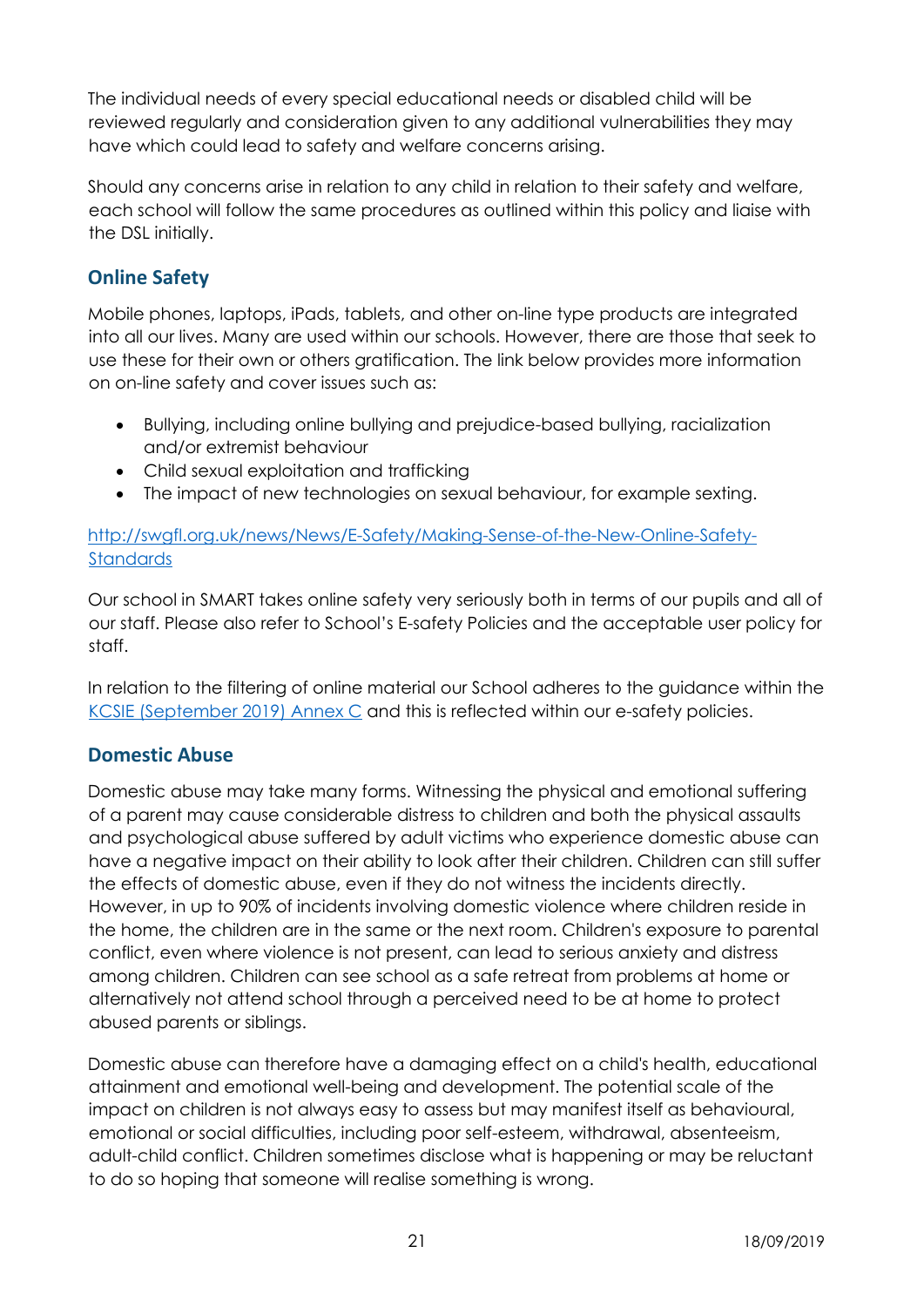## <span id="page-21-0"></span>**Children Missing Education**

Attendance, absence and exclusions are closely monitored. A child with unauthorised absence or going missing from education is a potential indicator of abuse and neglect, including sexual abuse and sexual exploitation. The DSL will monitor absence and take appropriate action including notifying the local authority and following local procedures, particularly where children go missing on repeated occasions and/or are missing for periods during the school day.

## **EHE- Elective Home Education**

We will always advise the Local Authority at the earliest opportunity when children are withdrawn from the school to be electively home educated, completing the required Elective Home Education Form (as in link below) and returning it with a copy of a letter from the parents / carers confirming that they are withdrawing the child from the school to home educate. Further guidance is available via

[https://www.cornwall.gov.uk/education-and-learning/schools-and-colleges/education](https://www.cornwall.gov.uk/education-and-learning/schools-and-colleges/education-welfare/elective-home-education/)[welfare/elective-home-education/](https://www.cornwall.gov.uk/education-and-learning/schools-and-colleges/education-welfare/elective-home-education/) [https://www.supportincornwall.org.uk/kb5/cornwall/directory/service.page?id=XP6kP8Hli](https://www.supportincornwall.org.uk/kb5/cornwall/directory/service.page?id=XP6kP8Hli2c)  $2c$ 

The DSL / DDSL will always alert the Local Authority where there are concerns regarding the safety and welfare of the child in question.

#### **Reduced Timetables**

Should a reduced time table be instigated or be necessary, guidance will be reviewed with the aim the child returns to school full time at the earliest moment or other provision sought to ensure the child/ young person has their full entitlement. Guidance is available at

#### <https://www.cornwall.gov.uk/reducedtimetables>

The use of a reduced timetable should be an exceptional measure in this school. It is illegal for a school to impose a reduced timetable, but it is accepted that a reduced timetable may be appropriate provided that the setting can demonstrate that the Local Authority's best practice guidance has been followed. 'Guidance for schools and educational settings' details further the actions and procedures that need to be followed

#### <https://www.cornwall.gov.uk/media/22616684/reduced-timetables-guidance-v20.pdf>

## <span id="page-21-1"></span>**Looked after children or previously looked after**

The most common reason for children becoming looked after is as a result of abuse and/or neglect. Governing bodies should ensure that staff have the skills, knowledge and understanding necessary to keep looked after children safe (see [KCSIE \(2019\) Part](https://assets.publishing.service.gov.uk/government/uploads/system/uploads/attachment_data/file/830121/Keeping_children_safe_in_education_060919.pdf)  [1\)](https://assets.publishing.service.gov.uk/government/uploads/system/uploads/attachment_data/file/830121/Keeping_children_safe_in_education_060919.pdf).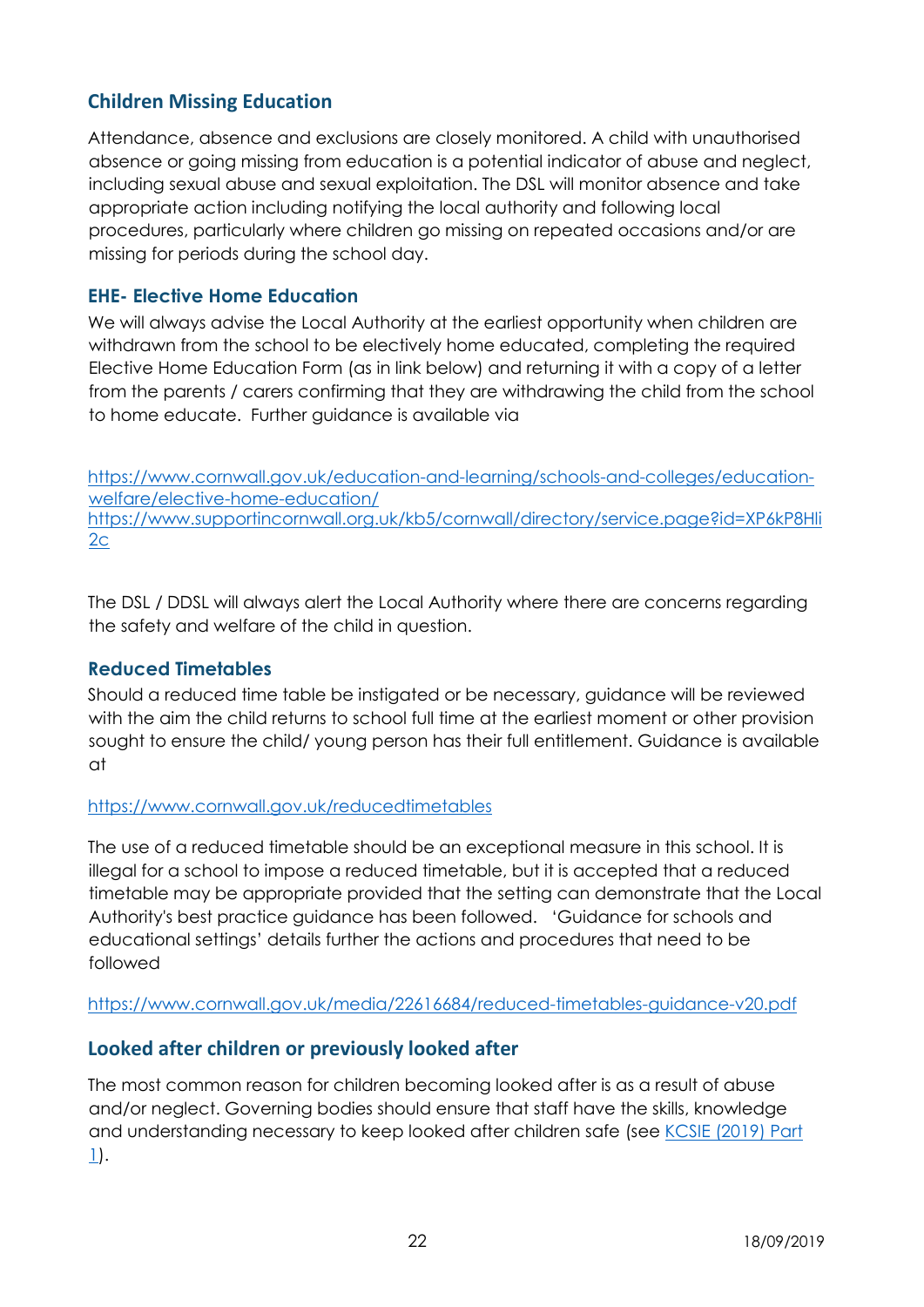A designated children in care lead has been appointed from the senior leadership team please see the key contacts page for further details.

The designated child in care lead will ensure that appropriate staff have the information they need in relation to a child's looked after legal status (whether they are looked after under voluntary arrangements with consent of parents or on an interim or full care order) and contact arrangements with birth parents or those with parental responsibility. They are also responsible for ensuring that they also have information about the child's care arrangements and the levels of authority delegated to the carer by the local authority looking after him/her. The designated children in care lead will have details of the child's social worker. They will have drawn up an individual education plan in consultation with the children in care education support service (CICESS).

The designated child in care lead will attend regular training/briefings provided by Cornwall Council regardless of whether there are currently children within their school who are in care or will ensure that a representative from SMART attends if attendance is a challenge for the school.

## <span id="page-22-0"></span>**Young Carers**

Each school recognises the needs of young carers in that they can be more vulnerable or placed at risk. Headteachers aim to be able to identify young carers and ensure they are supported to help reach their potential with an understanding that staff and volunteers may need to refer into early help services for an assessment of their needs via the Early Help Hub.

## <span id="page-22-1"></span>**Forced Marriage**

The UK Government describe this as taking someone, usually overseas, to force them to marry (whether or not the **forced marriage** takes place) or marrying someone who lacks the mental capacity to consent to the marriage (Coercion may include physical, psychological, financial, sexual and emotional pressure). It may also involve physical or sexual violence and abuse.

Arranged marriage is common in some cultures. The families of both spouses take a leading role in arranging the marriage, however the choice of whether or not to accept the arrangement remains with the prospective spouses. Children may be married at a very young age and well below the age of consent in England. ALL Staff should be particularly alert to suspicions or concerns raised by a pupil. Since June 2014 forcing someone to marry has become a criminal offence in England and Wales under the Anti-Social Behaviour, Crime and Policing Act 2014*.* 

If at any time any of the schools in SMART have a concern regarding a child who this may apply to, immediate contact will be made with MARU for guidance and advice.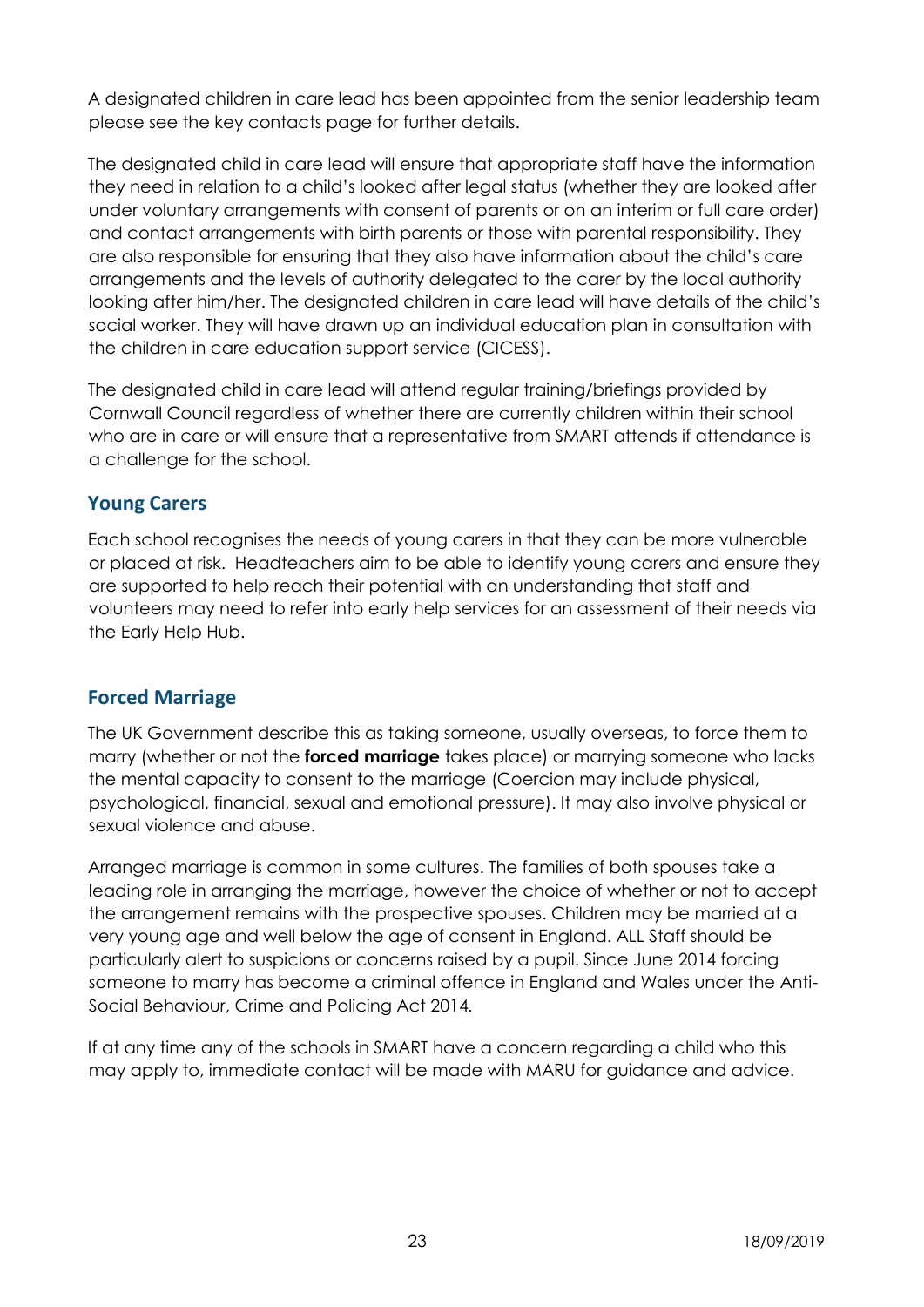#### <span id="page-23-0"></span>**Private Fostering**

A private fostering arrangement is when a child is cared, or intended to be cared for consecutively for 28 days or longer by someone who is not a member of that child's immediate family. In such a case the local authority should be informed.

If the school are aware of such an arrangement being in place they must advise the family that the school have a responsibility to inform the local authority and encourage the family to advise the local authority themselves.

Advice or a referral can be made via MARU.

#### <span id="page-23-1"></span>**Modern Slavery and Human Trafficking**

The above are offences under the Modern Slavery Act 2015. These offences include holding a person in a position of slavery, servitude forced or compulsory labour, or facilitating their travel with the intention of exploiting them soon after.

Although human trafficking often involves an international cross-border element, it is also possible to be a victim of modern slavery within your own country, including across county lines.

It is possible to be a victim even if consent has been given to be moved.

Children cannot give consent to being exploited therefore the element of coercion or deception does not need to be present to prove an offence.

If you hold information that could lead to the identification, discovery and recovery of victims in the UK, you can contact the Modern Slavery Helpline 08000 121 700.

Advice or referral can be made via MARU (0300 123 1116) or for Vulnerable Adults (0300 1234 131).

# <span id="page-23-2"></span>**Special Circumstances**

#### <span id="page-23-3"></span>**Work Experience**

The Trust has detailed procedures to safeguard pupils undertaking work experience, including arrangements for checking people who provide placements and supervise pupils on work experience which are in accordance with the guidance in "Keeping [Children Safe in Education \(2019\) Part 1](https://assets.publishing.service.gov.uk/government/uploads/system/uploads/attachment_data/file/830121/Keeping_children_safe_in_education_060919.pdf)".

## <span id="page-23-4"></span>**Children staying with host families**

The schools may make arrangements for pupils to stay with a host family during a foreign exchange trip or sports tour. Some overseas pupils may reside with host families during school terms and we will work with the local authority to check that such arrangements are safe and suitable. In such circumstances the schools follow the guidance in Annex E of "[Keeping Children Safe in Education \(2019\)](https://assets.publishing.service.gov.uk/government/uploads/system/uploads/attachment_data/file/830121/Keeping_children_safe_in_education_060919.pdf)" to ensure that hosting arrangements are as safe as possible.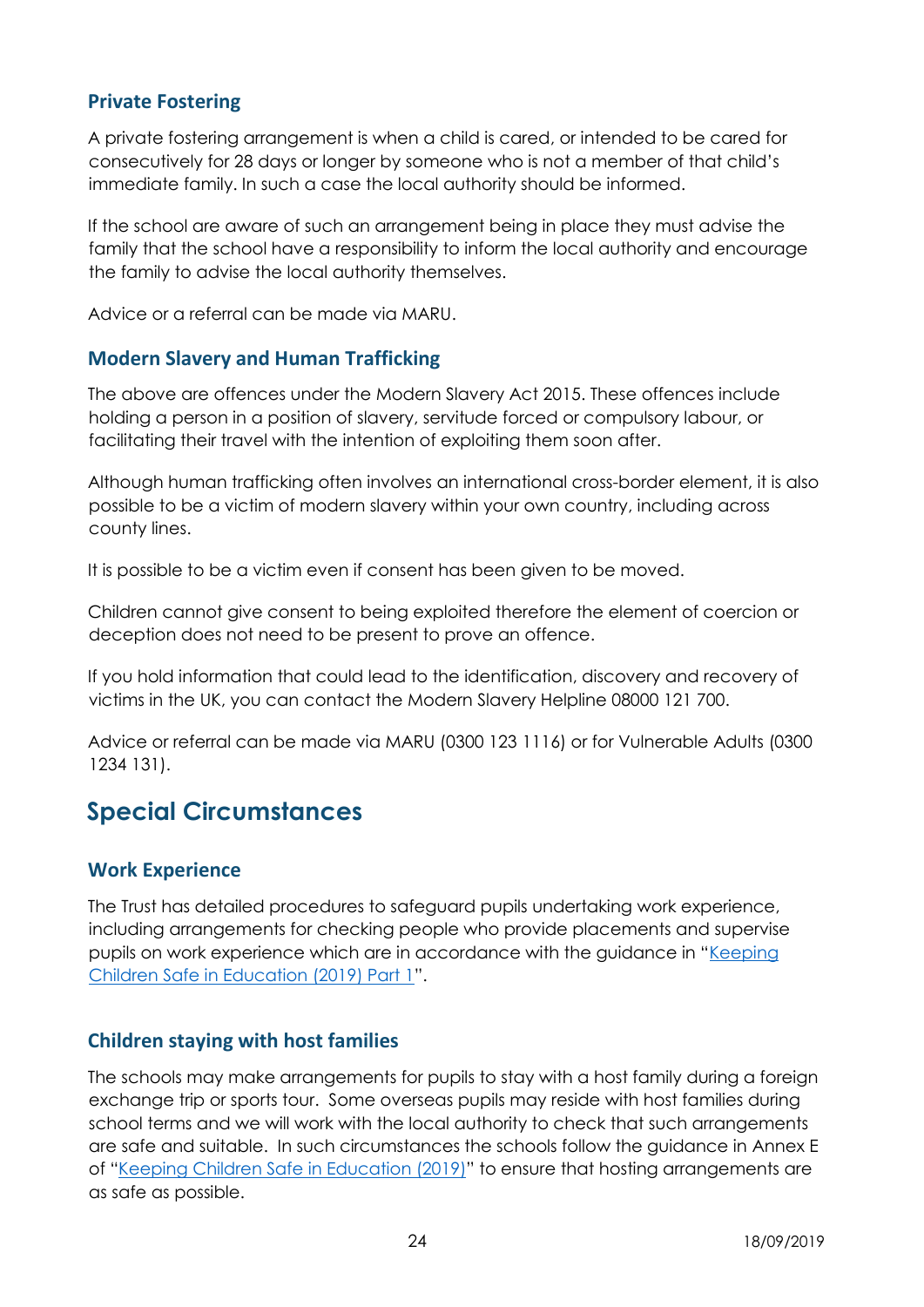## <span id="page-24-0"></span>**Alternative provision**

To protect our students that are placed with an alternative provider, we will obtain in writing that appropriate safeguarding checks have been completed for that setting.

# <span id="page-24-1"></span>**Confidentiality and Information Sharing**

Confidentiality needs to be discussed and fully understood by all those working with children, particularly in the context of child protection. No adult must ever guarantee confidentiality to any individual including parents, children and colleagues. Staff should make children aware that if they disclose information that may be harmful to themselves or others, then certain actions will need to be taken.

Wherever possible, consent should be obtained before sharing personal information with third parties. In some circumstances, obtaining consent may not be possible or in the best interest of the child or young person, e.g., where safety and welfare of that child or young person necessitates that the information should be shared. The law permits the disclosure of confidential information necessary to safeguard a child or children. Disclosure should be justifiable in each case, according to the particular facts of the case, and legal advice should be sought if in doubt.

If the information given relates directly to the safety and welfare of a child, then the DSL must be informed immediately. They should then contact MARU.

# <span id="page-24-2"></span>**Record Keeping**

Well-kept records are *essential* to good safeguarding and child protection practice. We are clear about the need to record any concerns held about children or young people, the status of such records and when these records should be passed over to other agencies.

In our work with children and their families, we recognise the importance of:

- Keeping clear detailed up to date written records of concerns, discussions and decisions about children and young people. This includes a chronology.
- Ensuring all records are kept secure and in a locked location.
- Ensuring records are passed on to the receiving school if a child or young person transfers. In line with current local authority guidance. DSL will consider sharing information before a child leaves our school.
- Any files we receive for new joiners must be made known to DSL and others as required.
- Ensuring all records are clear, factual and jargon free.

# <span id="page-24-3"></span>**Allegations against staff, volunteers, or other adults**

Allegations against staff volunteers, or other adults are covered in all basic training and induction training that takes place within each school and is the responsibility of the headteacher.

We will follow the guidance contained in Part four [of KCSiE \(2019\).](https://assets.publishing.service.gov.uk/government/uploads/system/uploads/attachment_data/file/830121/Keeping_children_safe_in_education_060919.pdf)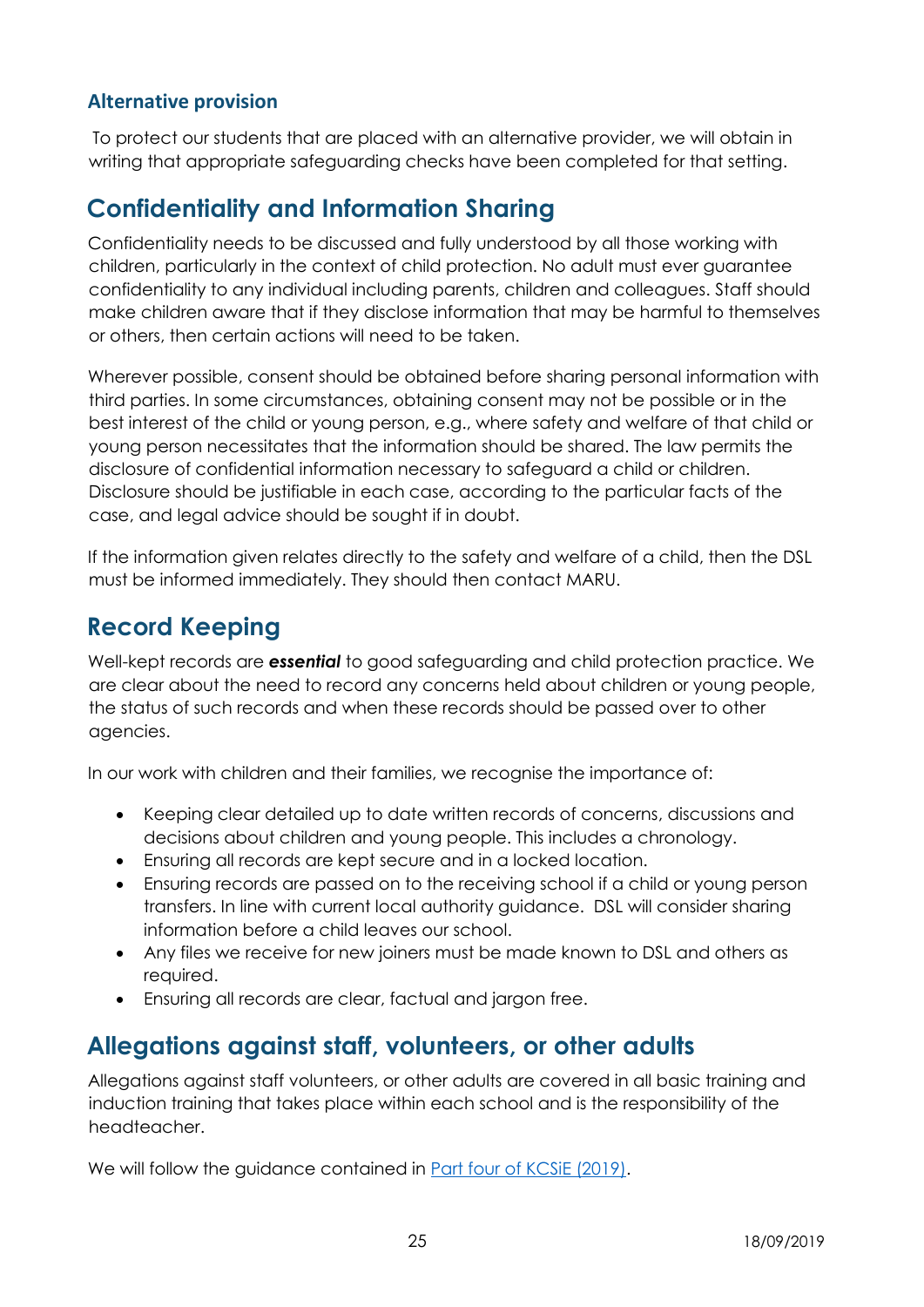Never let allegations by a child or young person go unrecorded or unreported, including any made against you. If you receive a disclosure, about an adult colleague, it is important to reassure the child that what he says will be taken very seriously and everything possible done to help.

In all instances the headteacher must be informed. If the headteacher is not available, then the DSL should be advised.

If the allegation concerns the headteacher then the CEO and Chair of the Trust must be informed.

In all situations regarding an allegation of abuse against a member of staff / volunteer / governor the school must not act alone and must seek advice and make a referral where necessary.

In such circumstances the headteacher, or Chair of Governors (if the allegation is against the headteacher) will contact the LADO for advice. As part of our safeguarding duties, the LADO Service has a statutory responsibility to manage and oversee allegations made against professionals and volunteers who work with children. All allegations and concerns should be referred to the LADO within 24 hours where advice and guidance can be provided in respect of balancing the responsibility to safeguard with the need to support staff in difficult situations. The following issues need to be considered:

- what are the safeguarding arrangements of the child or young person to ensure they are not in contact with the alleged abuser;
- contact the parents or carers of the child/young person **if** advised to do so by the LADO;
- consider the rights of the staff member for a fair and equal process of investigation;
- ensure that the appropriate disciplinary procedure is followed, including whether suspending a member of staff from work until the outcome of any investigation is deemed necessary;
- act on any decision made in any strategy meeting; and
- advise the Disclosure and Barring Service (DBS) and any other appropriate regulatory or professional body where a member of staff has been disciplined or dismissed as a result of the allegations founded, or would have been if they have resigned.

If a referral needs to be made, then this must go through MARU who will then pass it on to the LADO team. The referral form can be found at:-

#### [https://www.cornwall.gov.uk/media/28159358/lado-professional-allegations-referral](https://www.cornwall.gov.uk/media/28159358/lado-professional-allegations-referral-form.docx)[form.docx](https://www.cornwall.gov.uk/media/28159358/lado-professional-allegations-referral-form.docx)

The MAT has a legal requirement to protect staff from adverse publicity following any allegation under the Education Act 2002; strict confidentiality must be maintained.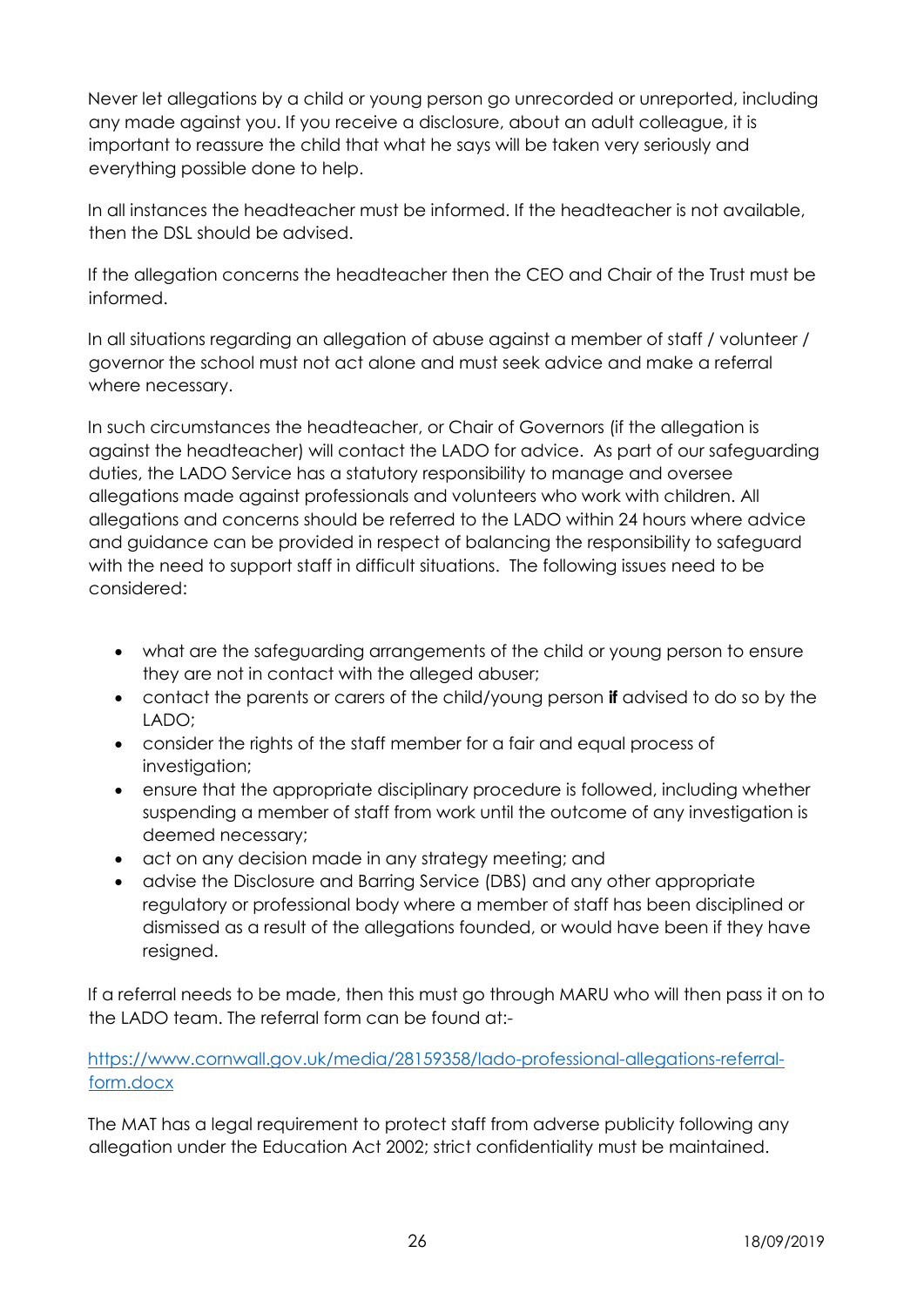# <span id="page-26-0"></span>**Whistleblowing**

If you are concerned about how the school manages or delivers safeguarding and child protection, then please follow [SMART's whistleblowing policy](http://www.smart-trust.net/policies/).

#### **NSPCC Whistleblowing helpline: 0800 028 0285**

# <span id="page-26-1"></span>**Supporting Staff**

Our schools recognise that staff may find dealing with safeguarding and child protection concerns very difficult and upsetting. It may trigger memories of their own difficult childhood, or be an experience they have had as an adult, or a member of their family, or close friendship group has experienced.

The culture of open support in SMART should enable staff in such situations to be able to talk to a member of the senior leadership team in their school who can make enquiries into what support may be available for the individual member of staff.

There are many organisations within Cornwall who offer support services to individuals on a range of very sensitive issues e.g. Domestic Abuse, Sexual Abuse (current and historic) drug and alcohol misuse, mental health. More information can be accessed via MARU or the Early Help Hub.

In addition, the member of staff should be able to access support through:

- Their own GP
- The Samaritans Telephone: 116 123
- NSPCC HELPLINE Telephone: 0808 800 5000 (not just there for children)
- Staff Confidential Counselling Service (via Zurich Insurance): 0117 934 2121

# <span id="page-26-2"></span>**Key Safeguarding Roles and Responsibilities**

The responsibilities for safeguarding are shared between all members of the school community but the management of these processes are delegated to the DSL/DDSL in each school and the monitoring is delegated to the Safeguarding Governor for each school. It is the responsibility of the headteacher to appoint and monitor the work of their DSL and the responsibility of the Chair of Governors to appoint and monitor the work of their Safeguarding Governor.

The Safeguarding Director must be satisfied that the LGC is fulfilling its responsibilities to the correct level of scrutiny to leave autonomy for these process in their hands. They will verify this through the quality of response and KPI data passed to them by link governors.

#### <span id="page-26-3"></span>**The annual safeguarding review cycle**

- **April -** The cycle begins with the Safeguarding Annual Audit which is produced under our SLA (service level agreement) with the Local Authority (should this cease then the MAT will compile its own), completed by the DSL in each school during April and circulated to all the DSLs in the MAT.
- **May -** The Audit is submitted to the local authority in May by the deadline specified by the SLA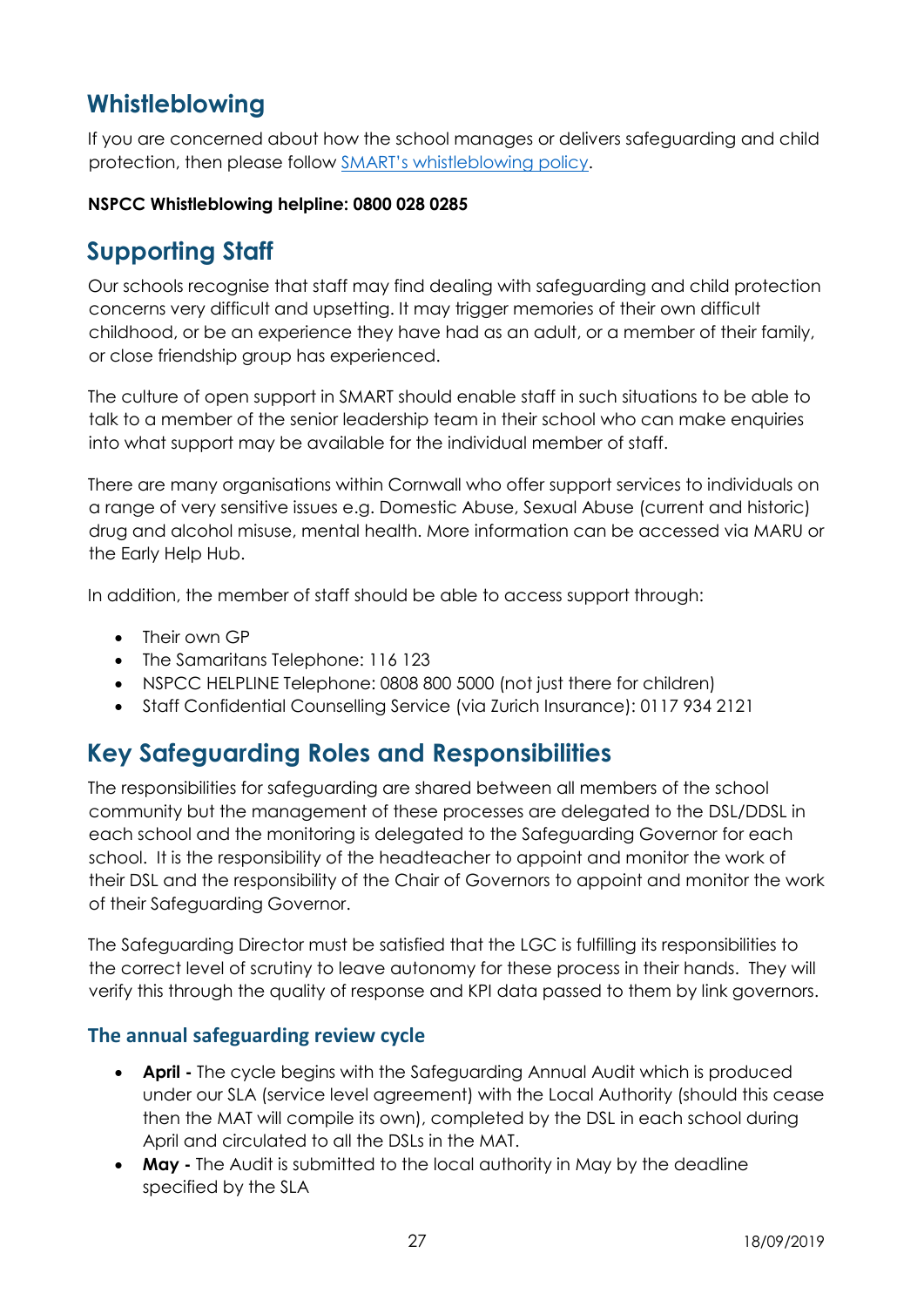- The Audit is assessed as part of the SLA and is returned to DSLs by end of summer term
- **Sept** Tier 1 training for half an hour for all staff on the INSET day including prevent contacts
- All staff read 'keeping children safe in education part 1 and Annex A (Governors Annex B)
- **Sept -** The outcomes of the audit are presented to LGC by DSLs in the first meeting in September
- Questions are posed by safeguarding governor and others and outcomes sent to **Director**
- Director raises the audit outcomes at Trust Board to confirm all required actions in place.
- **November** Half day additional training day including 20 minutes of prevent
- **Once per term** Safeguarding governor visits to request evidence randomly from the audit as well as receiving feedback on actions agreed on the previous visit.
- **Every governor meeting**  there is a safeguarding update.
- The safeguarding director will attend at least one external safeguarding session per year and feedback to safeguarding governors so they can direct questions in their next meetings.

# <span id="page-27-0"></span>**Designated Safeguarding Lead (DSL) and Deputy (DDSL)**

There is a legal obligation under the Education Act 2002 S157 for all schools to have a designated safeguarding lead. All schools in SMART follow the guidance in [Annex B of](https://assets.publishing.service.gov.uk/government/uploads/system/uploads/attachment_data/file/830121/Keeping_children_safe_in_education_060919.pdf)  [KCSIE \(2019\)](https://assets.publishing.service.gov.uk/government/uploads/system/uploads/attachment_data/file/830121/Keeping_children_safe_in_education_060919.pdf) which outlines the key responsibilities of the DSL and these are transferred into our scheme of delegation as described above: The DDSL is to deputise for all of the roles of the DSL. While authority for actions can be delegated by the DSL to DDSL, responsibility remains with the DSL. The DSL will ensure that there is excellent communication between the Safeguarding team within the school and that all records are kept centrally and available to be accessed by the designated safeguarding staff.

# <span id="page-27-1"></span>**Local Governing Committee Safeguarding Governor**

The roles and responsibilities of the governing body are outlined in **Part 2 of KCSIE (2019)**. These are transferred into our scheme of delegation as described above.

# <span id="page-27-2"></span>**Named Adults in Early Years Settings (EYFS)**

The DfE statutory framework requires…

- every EYFS child to have a named key person (1.10) and this must be communicated to the parents/carers together with the details of the role. In larger groups where both a teacher and TA work in order to ensure ratios of children to staff are appropriate, both will be named as the key person together.
- Every EYFS child is free of any form of corporal punishment, threat of corporal punishment or punishment which might adversely affect a child's well-being.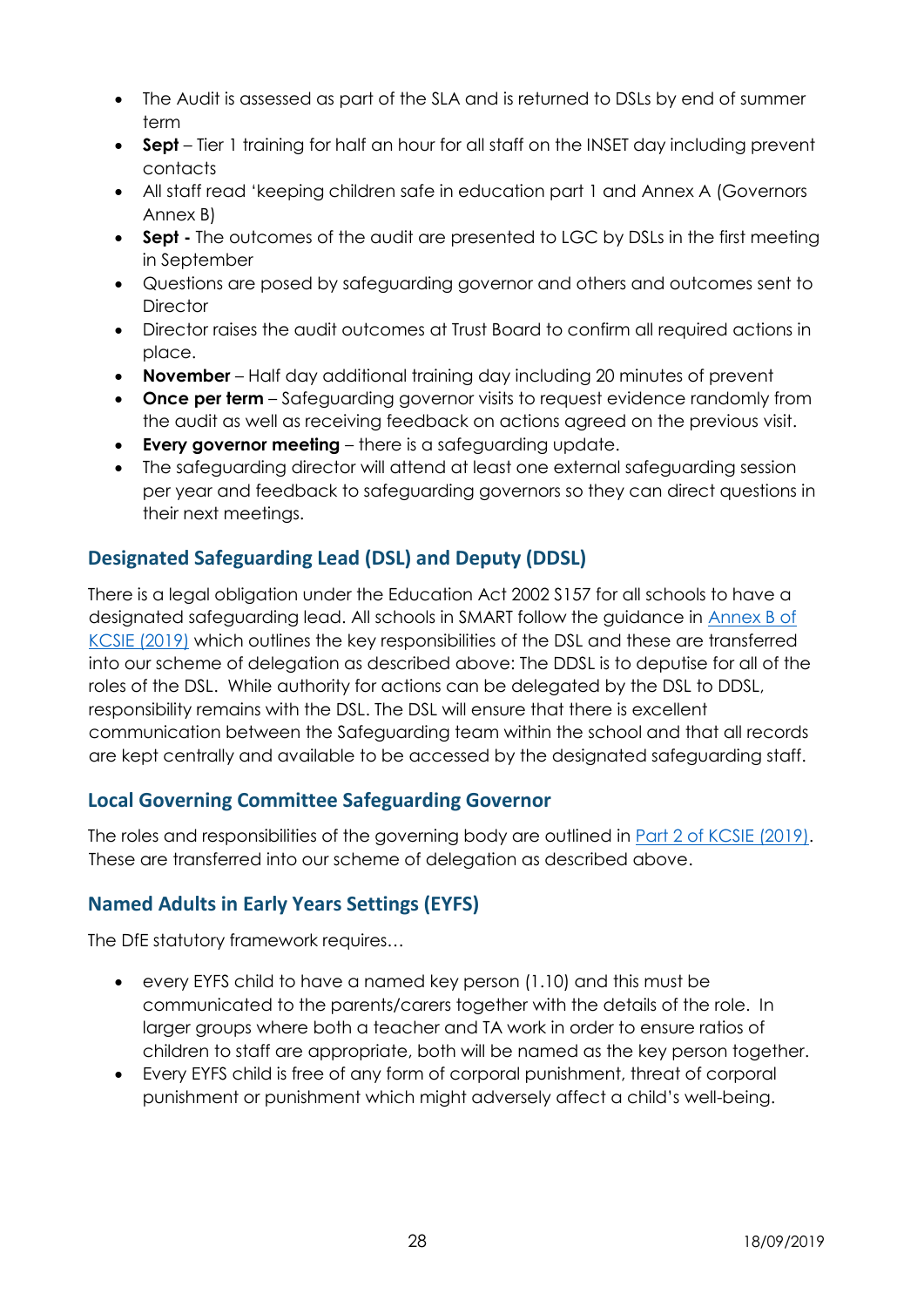# <span id="page-28-0"></span>**Safer Recruitment**

The headteacher of each school operates safer recruitment procedures including making sure that:

- statutory duties to undertake required checks on staff who work with children are complied with in line with the Disclosure and Barring Service requirements for Regulated Activity; Teachers' Prohibition Orders; the Child Care Act 2006 and Childcare (Disqualification) Regulations 2009
- statutory guidance relating to volunteers is followed
- at least one member of the recruitment panel members has undertaken safe recruitment training through an accredited training programme and as such ensures that…
	- o Clear job specification and commitment to safeguarding is provided in the recruitment pack
	- o Opportunity is provided to self-certify on relevant cautions or convictions
	- o All offers are made subject to DBS, original copies of documents and verified references
	- o All sections of the application form are completed without exception including gaps
	- o Allocation of correctly briefed mentors for newly appointed staff

Our school in SMART maintains its own Single Central Record (SCR) which demonstrates we have carried out the range of checks required by law on our staff and regular visitors.

Our school in SMART complies with the requirements of [KCSIE](https://assets.publishing.service.gov.uk/government/uploads/system/uploads/attachment_data/file/830121/Keeping_children_safe_in_education_060919.pdf) 2019 - Part 3

Every school in SMART complies with the requirements of the Childcare Act 2006 and the 2018 Childcare Disqualification Regulations.

# <span id="page-28-1"></span>**Agency and third-party staff (supply staff)**

We will obtain written notification from any agency, or third-party organisation that they have carried out the checks (in respect of the enhanced DBS certificate, written notification that confirms the certificate has been obtained by either the employment business or another such business), on an individual who will be working here that we would otherwise perform.

Where that position requires a barred list check, this will be obtained by the agency or third party prior to appointing the individual. We will check that the person presenting themselves for work is the same person on whom the checks have been made.

# <span id="page-28-2"></span>**Attendance at Child Protection Conference**

If a child or young person becomes the subject in a Child Protection Conference the school may be asked to share information about the child or young person and his/her family. Usually this will be in the form of a written report, the contents of which will be shared with parents/carers prior to the meeting.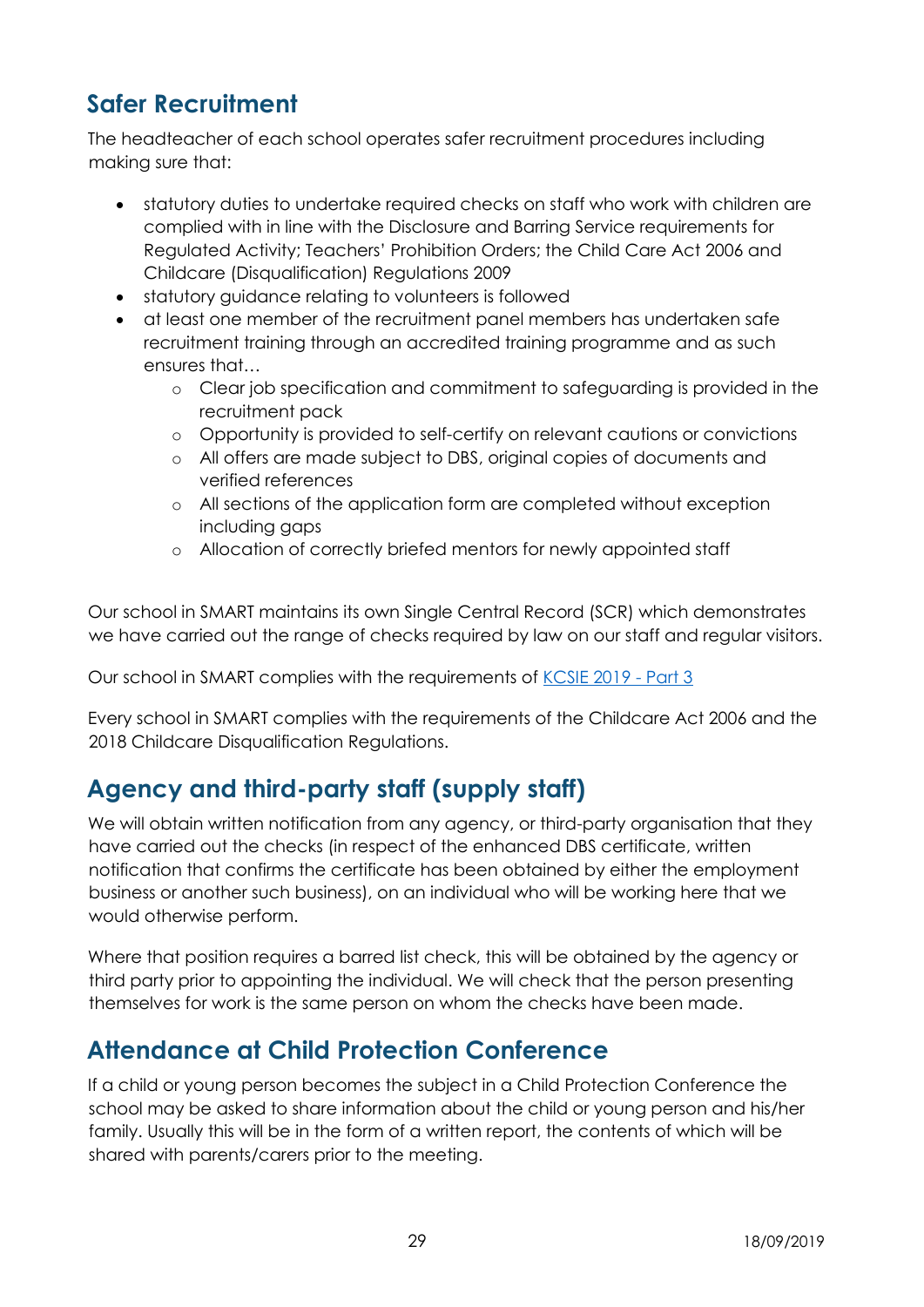Child protection conferences will be attended by the DSL or DDSL. In exceptional circumstances another member of staff may attend with them. The reason this responsibility is not delegated is because the DSL has the overall training and accountability to act on behalf of the school including agreeing their role in any child protection plan as well as the possible allocation of resources.

Occasionally, there may be information which is confidential and which will be shared in a closed meeting prior to the conference. If this is necessary, the chair of the conference will discuss the matter with parents/carers beforehand.

When any child becomes the subject of a conference, local procedures require all other children in the family are considered. It may well be that staff will be required to provide information on children with whom there appear to be no direct concerns.

Staff may contribute to the process of risk assessment and the decision about the child being in receipt of a child protection plan. This will be undertaken using the signs of safety model. For more information about signs of safety discuss with the allocated social worker or the independent chair prior to the meeting.

# <span id="page-29-0"></span>**Training**

All members of our workforce have been provided with, and signed to say that they have read and understood, [Part 1 of KCSIE](https://assets.publishing.service.gov.uk/government/uploads/system/uploads/attachment_data/file/830121/Keeping_children_safe_in_education_060919.pdf) (2019) and governors have been provided with and signed to say they have read and understood [Part 1 and Part 2 of KCSIE \(2019\)](https://assets.publishing.service.gov.uk/government/uploads/system/uploads/attachment_data/file/830121/Keeping_children_safe_in_education_060919.pdf)

All staff members receive appropriate safeguarding and child protection training which is regularly updated. In addition, all staff members receive safeguarding and child protection updates at least annually. These will be done as part of staff meetings where safeguarding will be a standing item on the agenda of every staff meeting and full governors' meetings.

All staff will also, as part of our induction, be issued with information in relation to:

- child protection policy;
- behaviour policy;
- staff code of conduct;
- safeguarding response to children who go missing from education;
- role of the designated safeguarding lead (including the identity of the designated safeguarding lead and any deputies); and
- Part 1 of Keeping Children Safe in Education (and additional parts if the role requires).
- guidance for safer working practice for those working with children and young people in education settings 2019;
- SMART's staff acceptable use policy for ICT:
- Children Missing Education

The schools DSL and DDSL(s) will undertake further multi-agency safeguarding training in addition to the whole school training. This will be undertaken at least every two years and will update their awareness and understanding of the impact of the wider agenda of safeguarding issues. It will support both the DSL and DDSL to be able to better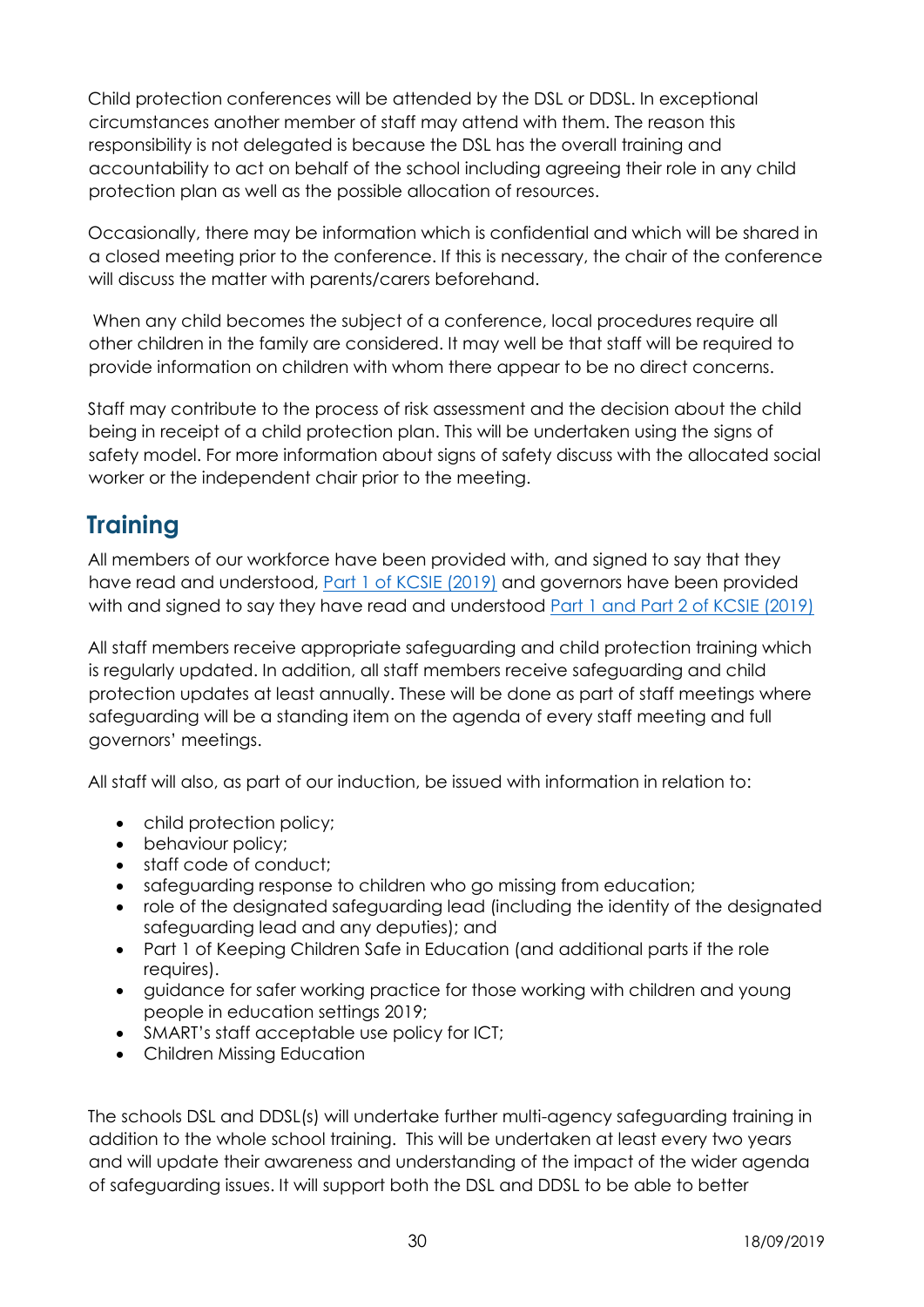undertake their role and support their school in ensuring safeguarding arrangements are robust and achieving better outcomes for the pupils in their school. They will also undertake PREVENT awareness training.

The Local Governing Committee will have access to basic safeguarding training within the school. We will recommend and encourage them to undertake training specifically on the safeguarding responsibilities of the governing body in line with Part 2 of KCSIE, in particular the role of the Safeguarding Governor. In addition to this training the safeguarding governor may wish to access multi-agency safeguarding training at least every two years.

At least one member of our recruitment panel will have undertaken safer recruitment training. Best practice is that this is updated every 3 years to ensure that the school are keeping up with changes made to recruitment processes and changes in safeguarding requirements when recruiting staff. They will read Part 3 of KCSIE.

# <span id="page-30-0"></span>**Safeguarding training assurance from 3rd party providers/contractors**

It is the responsibility of the School to seek assurance from the 3rd party supplier/contractor as to the level of safeguarding training they provide to their staff (it is perfectly acceptable to ask and challenge for this information so that the School has the assurance needed). In addition to this, the School will ensure that contractors/3rd party suppliers receive local safeguarding information (the School safeguarding leaflet and code of conduct) so that they understand what is expected of them, how to raise any concerns and how to deal with any difficult situations they may find themselves in. The safeguarding information for contractors/3rd party suppliers is also about them protecting themselves as much as it is about protecting the children and young people in school.

For audit purposes and our own assurance, the School will keep a record of responses from contractors/3rd party suppliers.

If there are concerns as to the level of training provided, especially in the case of small independent businesses who may not have access to training, we may consider including or inviting them to attend staff training.

# <span id="page-30-1"></span>**Extended school and off-site arrangements**

All extended and off site activities are subject to a risk assessment to satisfy health and safety and safeguarding requirements. Where extended school activities are provided by and managed by the school, this safeguarding/ child protection policy and procedures apply. If other organisations provide services or activities on our site of a SMART school, the headteacher of that school is responsible for checking that they have appropriate procedures in place, including safer recruitment procedures.

When our pupils attend off-site activities, including day and residential visits, their school will check that effective safeguarding/ child protection arrangements are in place.